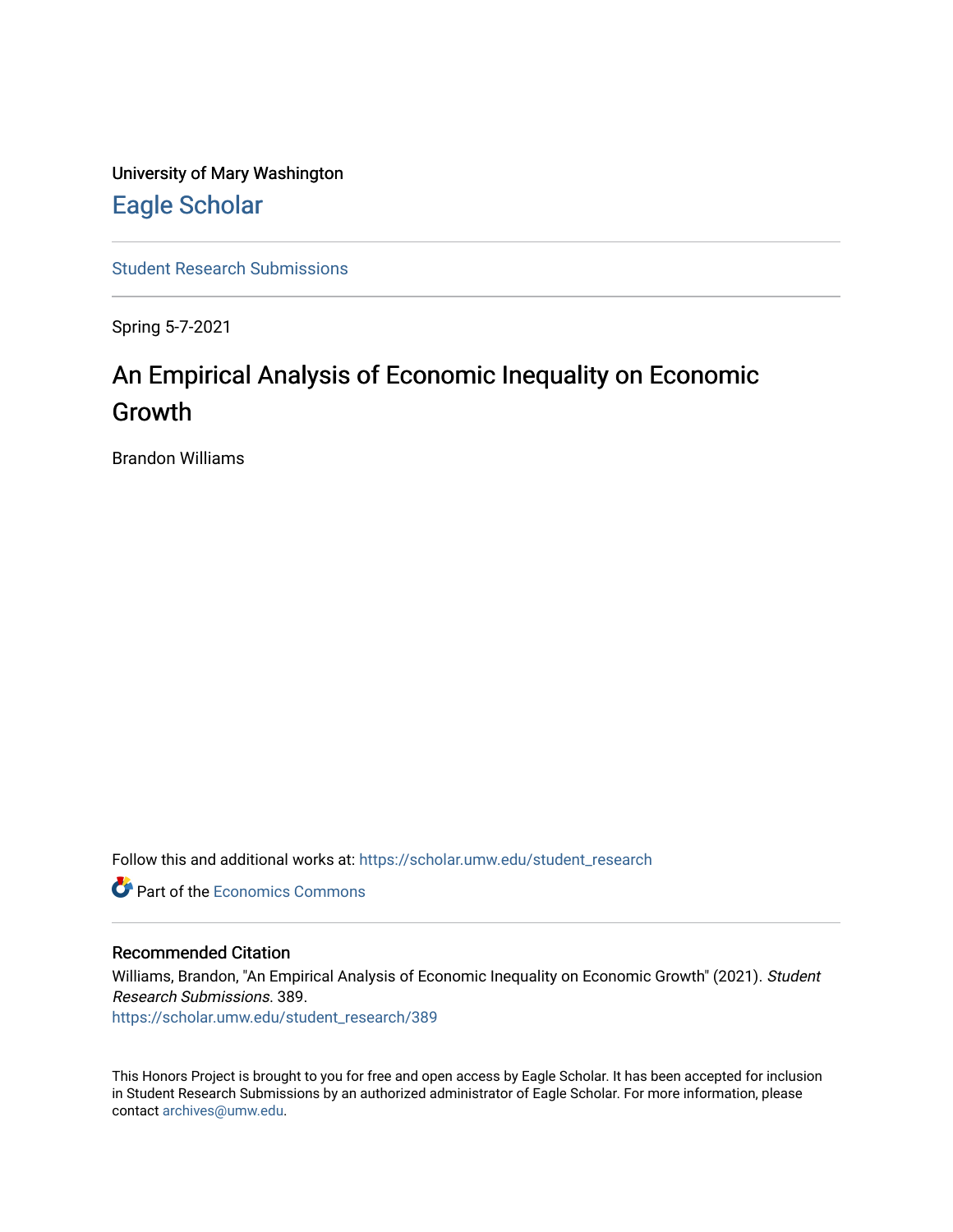#### SUBMITTED TO THE FACULTY OF THE DEPARTMENT OF ECONOMICS

BY

#### Brandon M. Williams

#### IN PARTIAL FULFILLMENT OF THE REQUIREMENTS FOR HONORS IN ECONOMICS

5/07/2021

Accepted by:

Steven a.

Dr. Steven Greenlaw, Professor of Economics

ż Dr. Robert Rycroft, Professor of Economics

Dr. Shawn Humphrey, Associate Prof. of Economics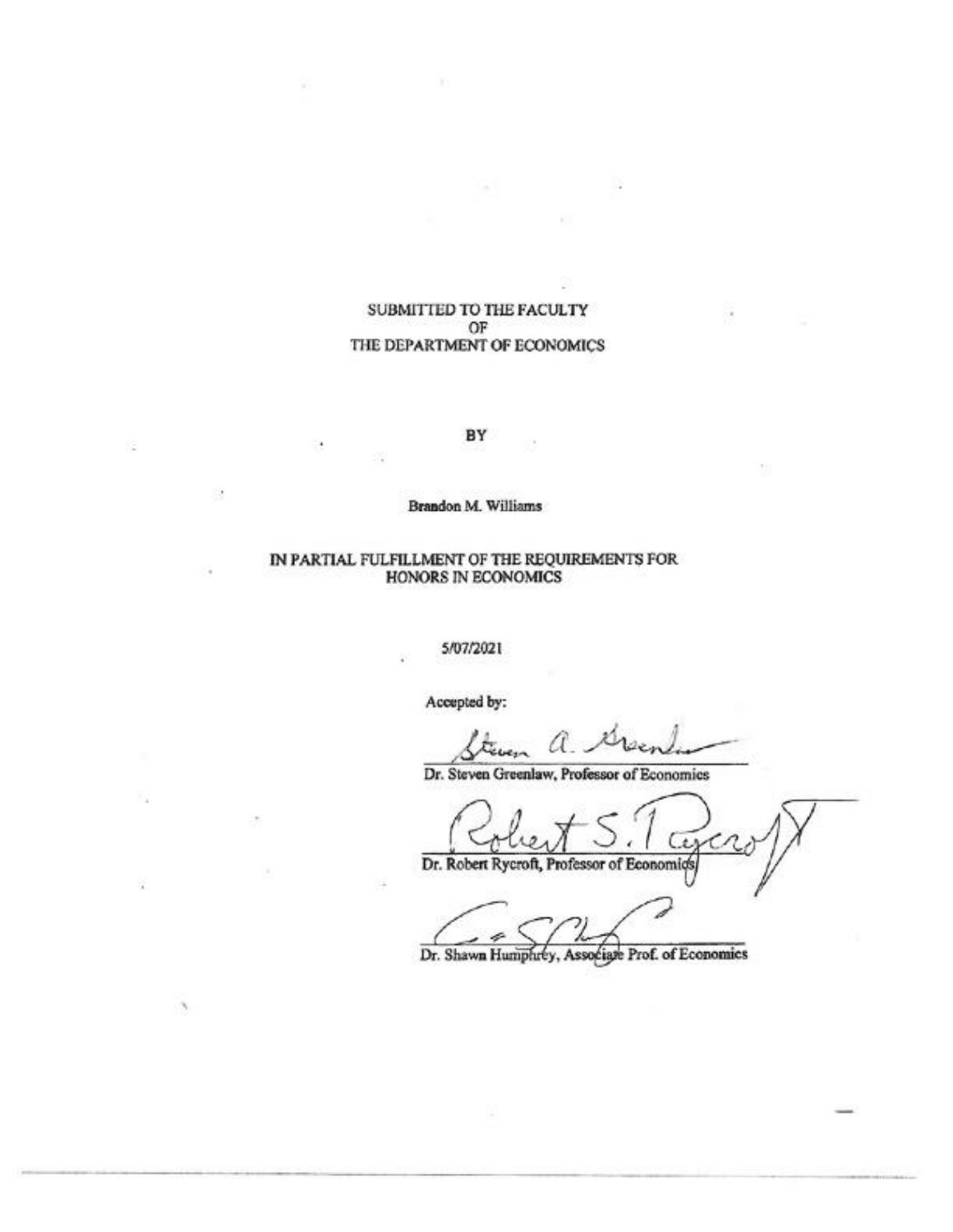**An Empirical Analysis of Economic Inequality on Economic Growth** 

Brandon Williams

Department of Economics, University of Mary Washington

Economics Honors Thesis

Dr. Steve Greenlaw

Spring 2021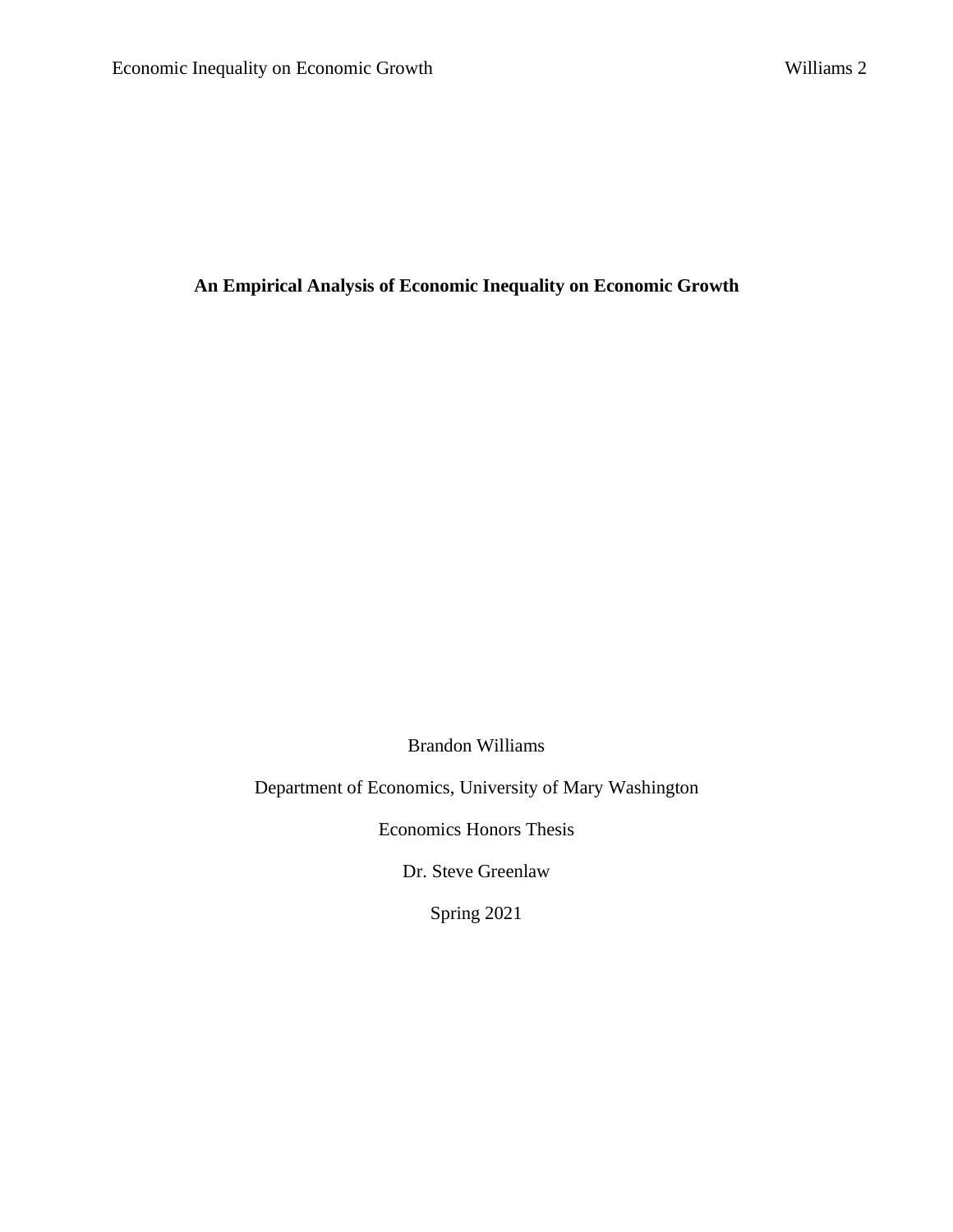#### **Abstract**

For the United States, one of the most important trends of concern is the growing level of inequality. It is widely accepted that the United States is currently experiencing historically high levels of economic inequality. There are numerous reasons for policymakers and citizens to be concerned about the rising level of inequality, such as its impact on the basic American social contract that says that hard work pays off and the diminishing of opportunity. It has been well established that inequality negatively impacts educational opportunities, social mobility, skills development, and labor inputs. Most research has studied the extent to which higher inequality is associated with less opportunity and mobility. This research studies if there is a causal link between higher inequality and slower macroeconomic growth. The main hypothesis is that inequality limits human capital accumulation primarily through the channel of educational attainment, which then dampens labor quality. Reductions in labor quality led to slower economic growth. This research attempts to measure this relationship by incorporating income inequality in the composition of labor quality. The results do not support the hypothesis that as the United States has seen a rise in inequality, economic growth decreases. One suggestion is to use disaggregate data rather than aggregate data as some of the variations are lost when analyzing aggregate data.

### **Table of Contents**

| II.           |                        |  |
|---------------|------------------------|--|
| III.          |                        |  |
|               |                        |  |
| $V_{\bullet}$ |                        |  |
|               |                        |  |
|               |                        |  |
|               |                        |  |
|               | a. General Conclusions |  |

b. Suggestions for Future Development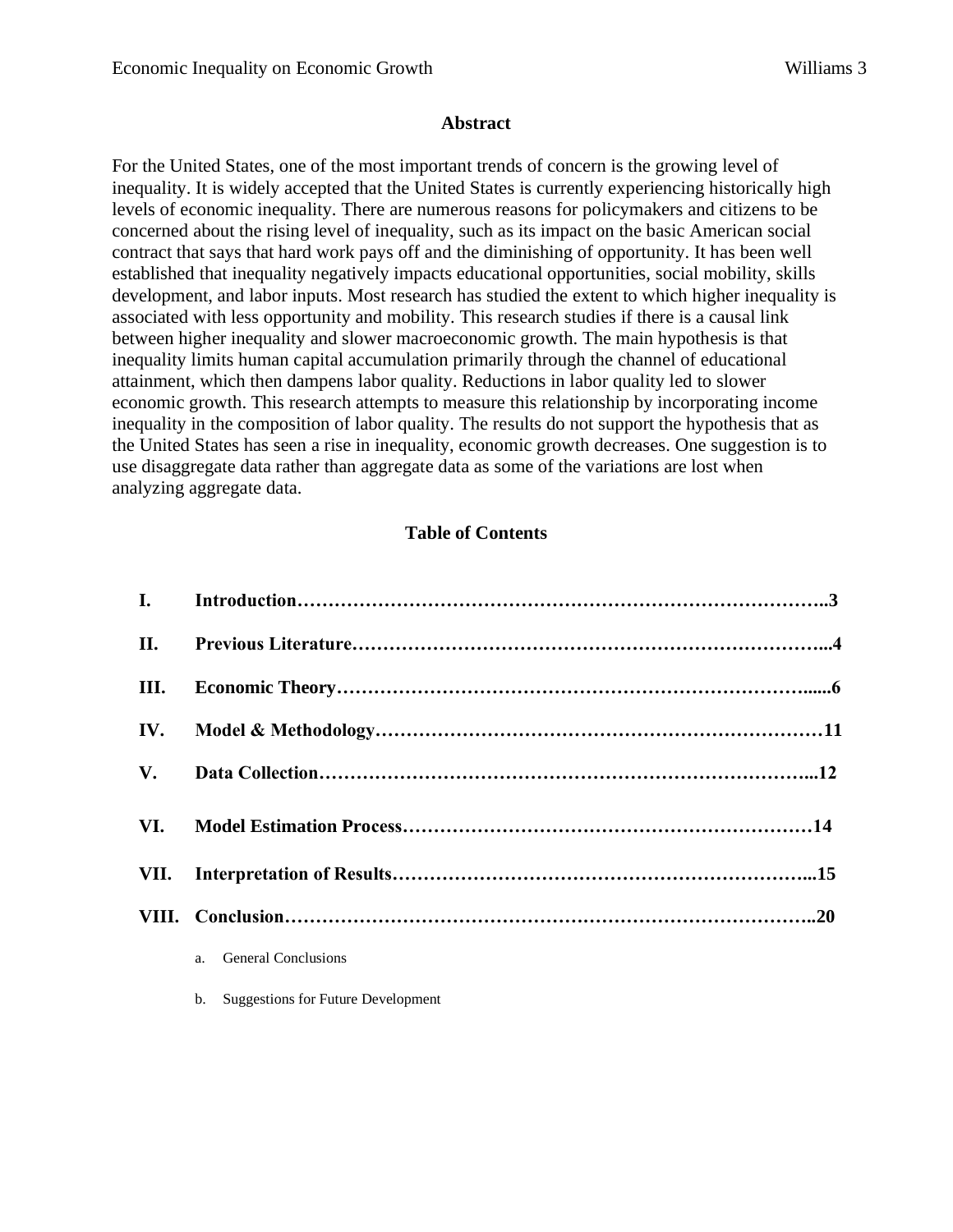### **INTRODUCTION**

For most advanced and developed countries, specifically the United States, one of the most important trends of concern is the growth of economic inequality. It is widely accepted that the United States is currently experiencing historically high levels of economic inequality. Currently, the distributions of income and wealth have widened in the United States (Stone et al. 2020). More importantly, the rising economic inequality has become relevant after the economic and social fallout from the global financial crisis, which subsequently led to an increase in attention towards global growth and employment (Tsounta et al. 2015).

Economic inequality is the unequal distribution of income, wealth, consumption, or wages. This inequality is associated with an unequal distribution of opportunities between different groups in society. Inequality signals a lack of income mobility or opportunity within the society, which in return reflects a persistent disadvantage for particular groups. Economists measure these distributions through the context of the Lorenz curve, the Gini coefficient, or the Inequality-adjusted Human Development Index (IHDI).

For the United States, economic inequality is problematic because inequality violates the fundamental principles in which the country was established. As Jared Bernstein (2013, page 4) states,

Inequality puts at risk fundamental American precepts: the belief that hard work and fair play pays off, the conviction that the opportunities for upward mobility are available to all, and the trust in the basic fairness of American society.

Bernstein states that while there is insufficient empirical evidence in support, economic theory suggest that the presence of economic inequality still creates problems within the United States. More specifically, it can concentrate political and decision-making power in the hands of a few, lead to a suboptimal use of human resources, cause investment-reducing political and economic instability, and raise crisis risk, all of which could dampen economic growth (Tsounta et al. 2015).

There are three different theories for the relationship between economic inequality and economic growth: supply-side, demand-side, and the political economy. Most often, supply-side theories argue that economic growth decreases because of the presence of inequality in the economy, which significantly influences the amount and quality of inputs of goods and services. By contrast, demand-side theories state there is a negative relationship between inequality and growth because of differences in marginal propensity to consume across the income scale. This channel is based on the assumption that the law of diminishing marginal utility of money, that is, individuals will receive less utility as more money is earned. Lastly, political economy theories suggest that wealth influences policy outcomes in ways that can heighten inequality and prevent policies that encourage more equitable outcomes for society. As inequality widens, this concentration of income and wealth concentration towards the upper part of the distribution can influence the political and decision-making power to the hands of a few individuals. In a sense, as income or wealth becomes concentrated towards the top, these individuals can "buy" political power, which can result in more growth upwards.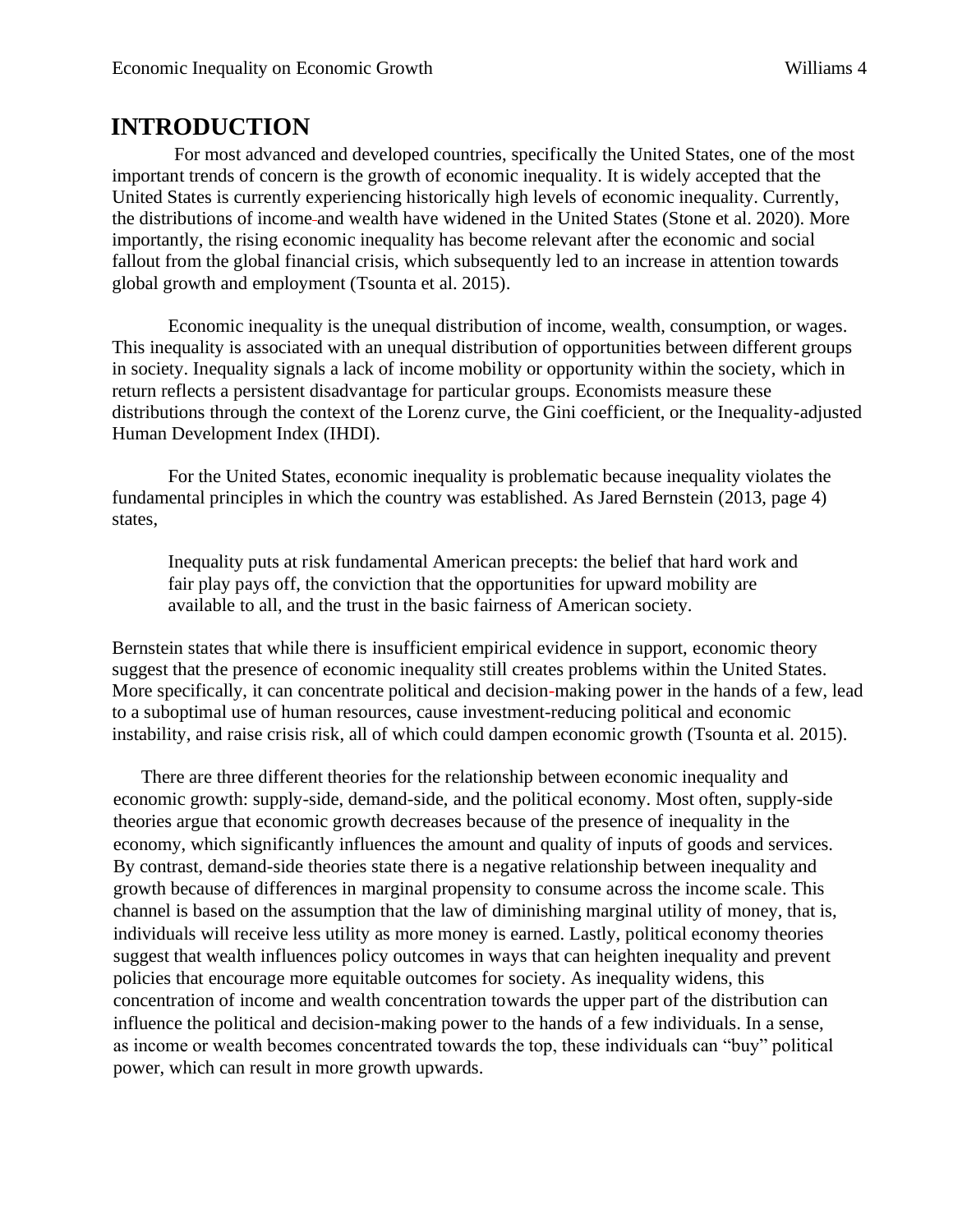### **PREVIOUS LITERATURE**

In their seminal analysis, Jorgenson & Griliches (1967) hypothesize that if the quantities of output and input are measured accurately, then the growth in total output may be largely explained by growth in total input. In fact, the authors find support for their hypothesis. Their research highlights the importance of human capital accumulation on economic growth. Moreover, labor productivity is composed of the growth in human and physical capital as well as technological advancements, all of which are influential characteristics to economic growth. The growth in human capital influences economic growth by an increase in labor inputs. In other words, as workers amass knowledge, skills, and experience, their human capital accumulation increases. This investment towards human capital corresponds to a growth in labor inputs, where labor input is generally defined as the product of the number of hours worked and the labor quality. Generally, labor quality reflects the level of labor skills per worker and includes characteristics such as education, experience, industry, and occupation with education and experience being the main contributors (Chou and San 2015 and Fernald 2012). As mentioned, increases in labor quality translate to increases in labor productivity. In fact, since the 1970's, Fernald (2012) states that labor quality has been a constant contributor to the growth in productivity with estimates of 0.4 percent per year. Jorgenson et al (2011) estimate that by the end of 2020, labor quality will plateau. According to the authors, this plateau suggest that the new cohorts have stopped gaining educational attainment relative to retiring cohorts. To appropriately capture the trends in labor quality, it is important to capture the demographic trends associated with labor quality, all of which have changed the composition of the workforce in ways that affect the productivity of an hour of labor.

One of the most important demographics of labor quality is educational attainment, as education allows for individuals to grow their skills and increase their opportunities. Equally as important, experience (or sometimes proxied by age) can also increase human capital. Chou and San (2015) and Fernald (2012) found that educational attainment and work experience are the two most key factors of a country's labor productivity and labor quality. Human capital is determined by one's knowledge (accumulated from education and experience), skills, and "expertise" of a worker within the economy. Human capital theory states that one's earnings are determined by one's human capital, ceteris paribus, and one's level of human capital depends on one's actions towards investing in themselves. These actions include skills, which can be attained through education, job training programs, or experience. To that end, there have been numerous studies which claim that educational attainment and worker experience are important to labor quality. Specifically, Vandenberghe (2017) concludes that the quality of inputs matter for total factor productivity growth, specifically finding evidence to support the notion that better-educated and older/more experienced workers are more productive than their less-educated, younger/less experienced counterparts. Furthermore, Chou and San (2015) investigate the growth of labor quality on Taiwan's economic growth and conclude that the growth of labor quality impacts economic growth more than capital investment. In addition, the researchers also find that the main demographic trends are the growth in educational attainment and age/experience.

Another important aspect of labor quality is the role of gender. During the second half of the twentieth century, the composition of the labor force saw an increase in the number of female workers. More importantly, during this same time period, educational attainment for women also increased; however, Seguino et al. (2019) find that this educational equality did not translate to employment. Using panel data from 1991-2005, the authors measure the determinants of gender job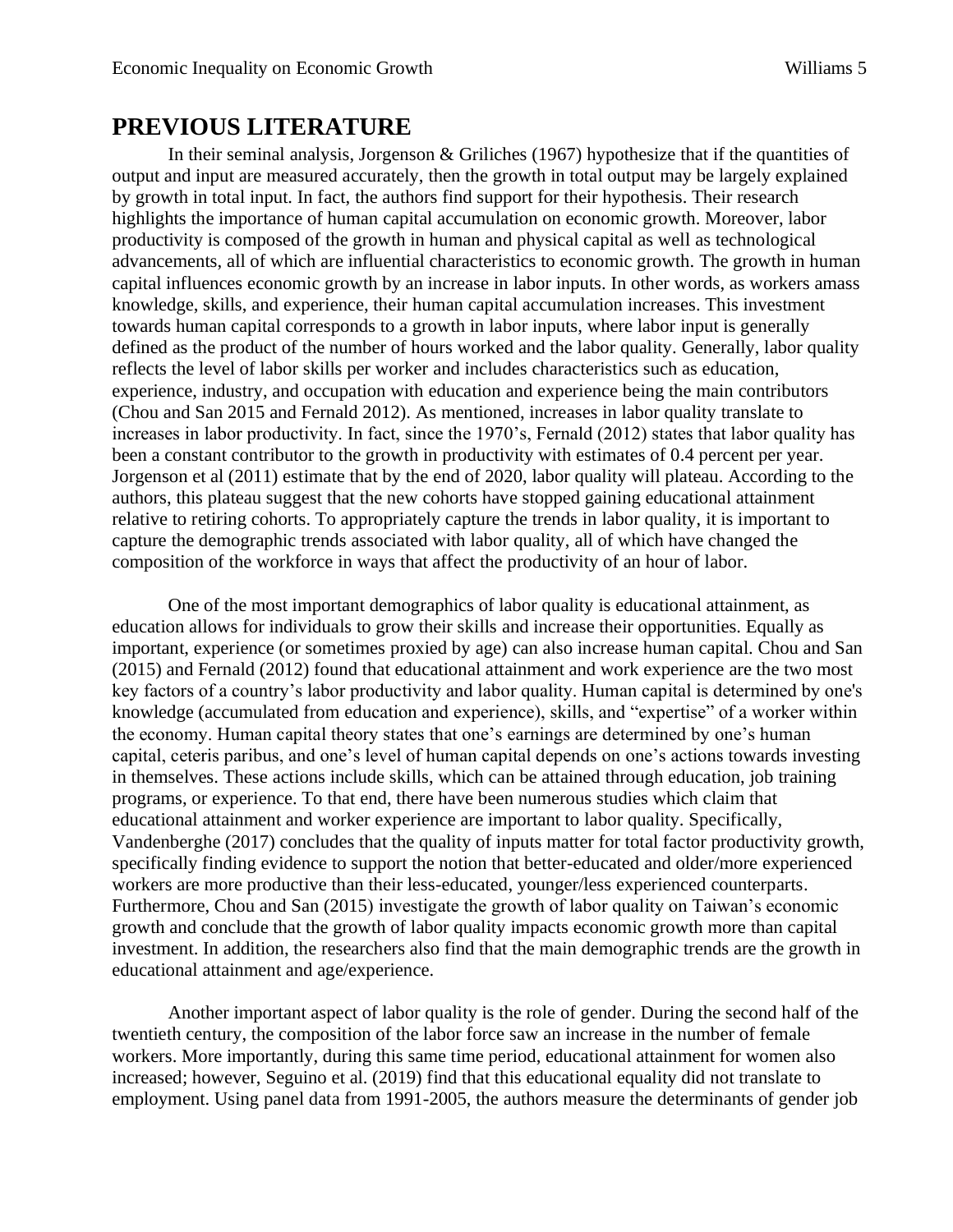segregation and the effects of gender job segregation on labor share of income. Seguino et al. (2019) conclude that two of the most important determinants of gender job segregation are the rising capital/labor ratio and the ratio of female/male labor force participation rates. Lastly, the authors find a negative relationship between gender job segregation on labor share of income. Thus, the results suggest that the crowding of women into lower quality jobs has a negative effect on workers as a whole by dampening the labor share of income. In other words, despite an increase in employment participation by women, often women are relatively rare in high-skilled jobs compared to males. Because there is a discrepancy between high and low- skilled jobs between male and females, inequality further dampens the income of labor, which in return influences aggregate demand and economic growth. Similarly, the role of ethnicity also plays a significant role in the labor markets. Weinberger (1998) finds that there is strong evidence to suggest that within the market for recent college graduates, there is discrimination among different ethnic groups and females when compared to white males. Despite controlling for same type and quality of college education, market discrimination still persists. Labor market discrimination can be classified as a mechanism that causes individuals with the same productive characteristics but different descriptive characteristics to be valued differently by the labor market.

Lastly, fluctuations in the business cycles can bring about more transient changes. For example, the workforce tends to become more experienced in recessions because older and more experienced workers are less likely to lose their jobs than younger and less experienced workers. Devereux (2004) supports this notation that employers retain more experienced workers than less experienced workers during recessions. In fact, low-skill workers disproportionately experience unemployment in recessions. For example, labor composition (or quality) fluctuates a fair amount at high frequency, that is, in recessions, labor quality systematically rises, since workers with lower skills and education are more likely to lose their jobs.

Although the literature review on economic growth and inequality is very limited, this paper aims to provide more in-depth analysis of the relationship. By considering the factors that influence labor quality, this paper does a more appropriate job at the controlling for labor quality.

Two papers, John Fernald's *Productivity and Potential Output before, during, and after the Great Recession* (2012) and Daniel Aaronson and Daniel Sullivan's *Growth in Worker Quality*  (2001) are important for building the relationship for inequality and labor quality. Each of these studies aim to examine the economy's potential rate of growth. The former provides historical and recent observation of the dynamics of productivity and potential output, whereas the latter provides insights on the improvements in worker quality due to changes in the distribution of education and worker experience. In addition, the latter suggest that future research extend their analysis to other data sources that can provide richer characterization of the determinants of worker's wages. More specifically, Fernald examines labor productivity and potential output and finds four major trends. First, he finds that after a period of acceleration in the mid-1990s, labor and total-factor productivity growth slowed starting in the early 2000s. Next, he claims that during the Great Recession and the early phase of the recovery, productivity performance was roughly in line with previous experience during deep recessions. Then, Fernald claims that the steady-state potential output is likely to rise at about a 2.1 percent pace, which appears to be relatively low compared to recent estimates. Lastly, during the Great Recession and the recovery, potential output growth was well below that pace. Furthermore, Aaronson and Sullivan examine worker quality and provide new estimates and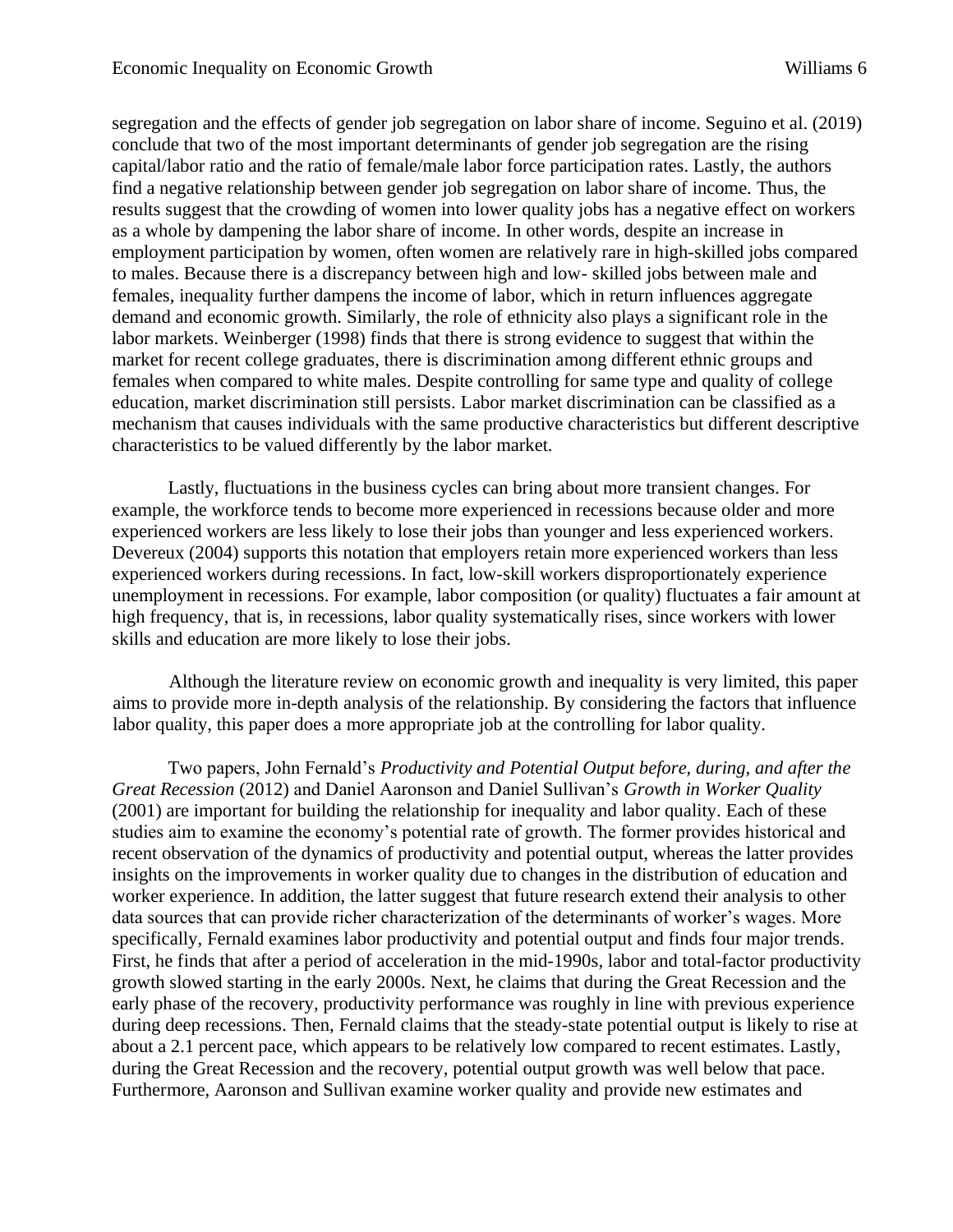forecasts of the rate of improvement in worker quality. These authors study education, experience, gender, and business cycles to better measure labor quality. Specifically, these authors pay close attention to the rate of educational attainment and the Baby Boom generation. The authors note that as the Baby Boom generation begins to retire, the change in experience levels will turn from a positive to a negative factor for worker quality growth.

Bernstein (2013) addresses the supply-side theory as mentioned earlier and claims that there is not sufficient empirical evidence to support the linkage of inequality and growth. Specifically, he states that there is, "compelling evidence that inequality has a negative impact on educational opportunity;" and "strong economic logic relates diminished educational opportunity to growth." Although, economic growth is widely agreed to be negatively affected by less-educated and lessproductive inputs, the empirical evidence is missing to support the relationship between inequality and economic growth. The lack of empirical evidence for these linkages leads to the research question: to what extent does inequality affect labor quality <sup>i</sup>n the United States?

## **ECONOMIC THEORY**

This section develops the theorical model that is used in this paper.

Supply-side theories argue that inequality affects economic growth because inequality significantly reduces the labor quality. Specifically, Cingano (2014) finds that inequality undermines educational opportunities for children from poor socio-economic backgrounds and impedes skills development. As workers increase their educational opportunities and skills development, the workers improve their human capital development and labor quality. To measure inequality in the United States, economists often use the Gini coefficient. The Gini coefficient is a desirable measure of inequality because it is easy to calculate, allows changes in inequality to be tracked over time, and enables cross-region and cross-country comparisons. In *Figure 1*, the Gini coefficient is depicted from 1947 – 2019. As can be seen in *Figure 1*, the United States is currently experiencing an historically high level of income inequality.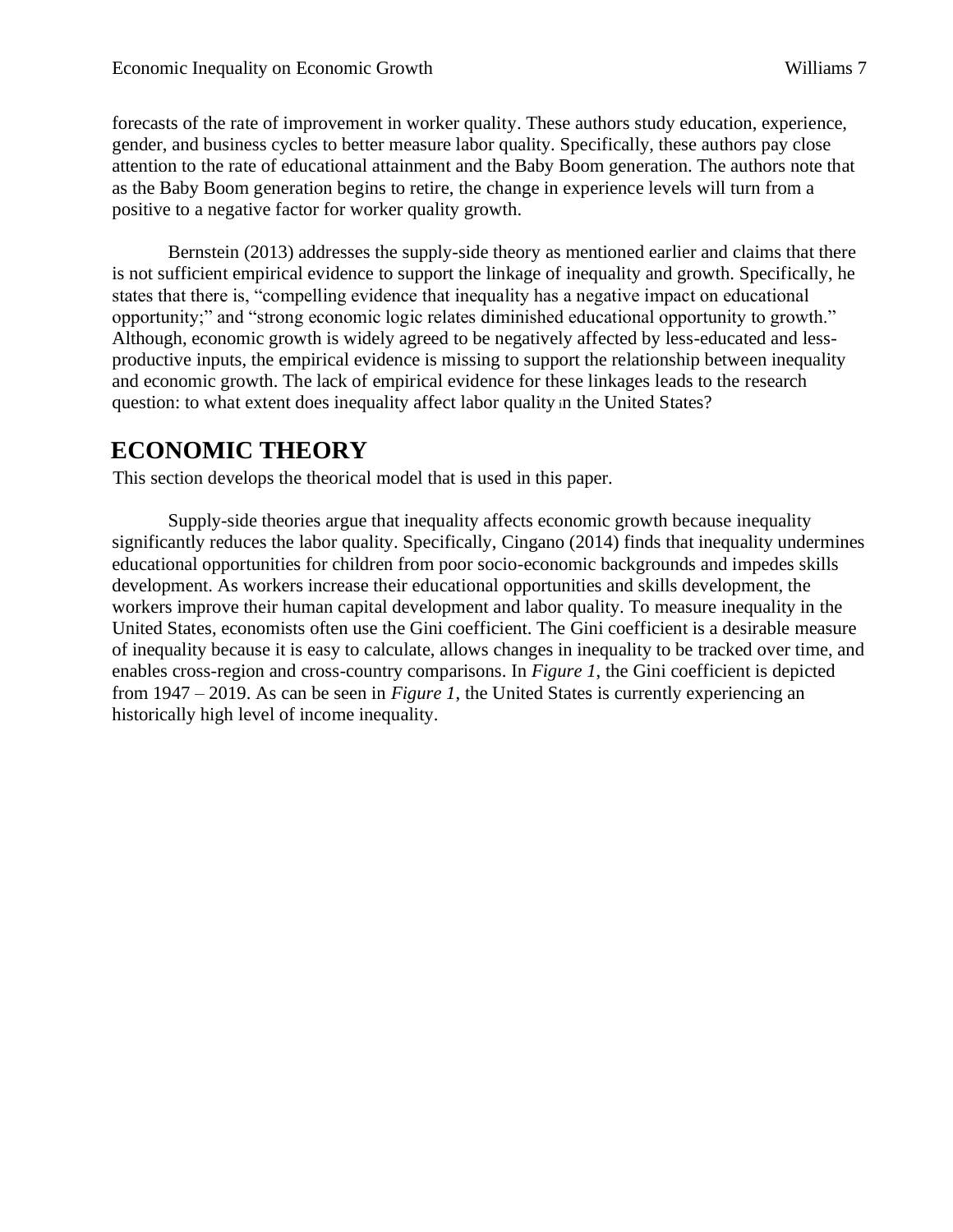

#### **Figure 1: Visualization of Gini Coefficient from 1947 – 2019**

Note: This graph shows the Income Gini Ratio of Families by Race of Household, All Races from 1947 to 2019. It is apparent that the United States is currently experiencing historical levels of income inequality.

It is evident that within the United States, income inequality is at a historical level, with the greatest rise after 1968 and very little decreasing since then. This historic level of income inequality decreases labor quality through educational opportunities for children from poor socio-economic backgrounds and skills development. In *Figure 2*, educational attainment is measured as the percent of people 25 years and over, who have completed four or more years of college from 1964 to 2019. The blue dots represent the percentage of 25 years and over who have completed some college for that year whereas the orange dots represent the percentage change for each year. Since 1964, it is evident that the level of educational attainment is decreasing. This negative relationship suggests that, over time, less people 25 years and older have completed college; however, it is important to note that the relative change is rather small. The rate of increase in educational attainment is declining, thus the human capital accumulation is not rising as fast as in previous years within the United States.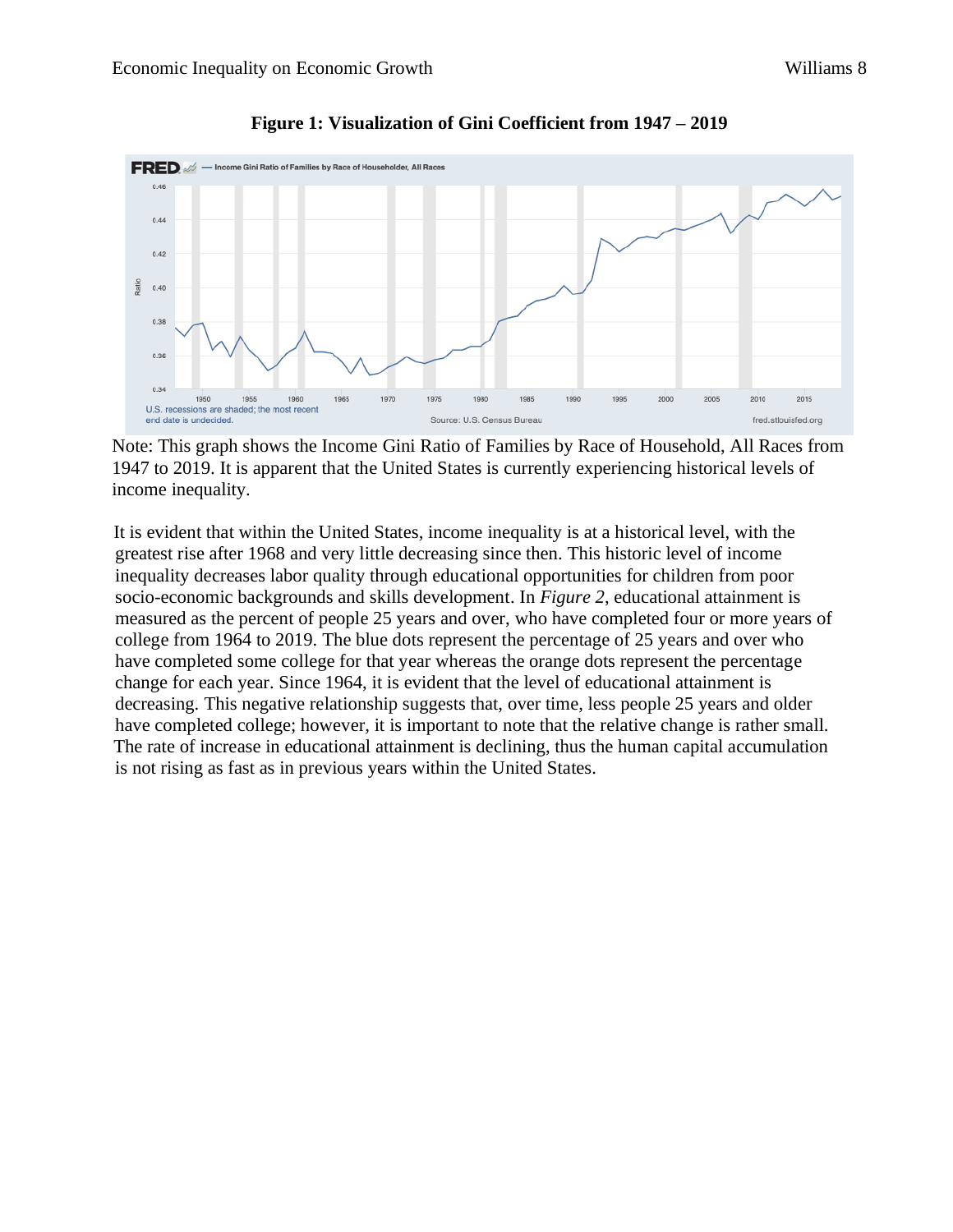

**Figure 2: Visualization of Educational Attainment from 1965 – 2019**

Note: This graph shows the percent and percentage change of People 25 Years and Over Who Have Completed Some College from 1965 to 2019. It shows how there has been an increase in competition in college; however, it appears that the rate of change is decreasing slowly over time in the United States. Furthermore, it shows a negative trend in the rate of those who graduated college; however, the magnitude is small.

As the United States has seen increases, at a decreasing rate, in educational attainment, the United States has also been experiencing a decrease in the absolute number of workers by young and middle age workers; however, there have been increases in the employment of older age employees in absolute terms. Worker's wage rate and productivity is influenced by their age and tends to increase as the worker ages. Since the late 1980's, the employment level for the youth and middle age group has been decreasing. Typically, these workers have less experience than those of the older demographic. As a result, it is important to capture this difference in experience; this paper uses age as a proxy for the experience within the economy. In *Figure 3*, it is apparent that the younger and middle age employment follows a different trend than the older demographic. It is important to note that this paper defines young as  $16 - 24$  years old, middle age as  $25 - 34$  years old, and old age as 55 years and over. After gathering each employment level from 1948 to 2020, the age employment level was divided by the total employment level for that year. The total employment level is determined as the employment level for 16 years and over.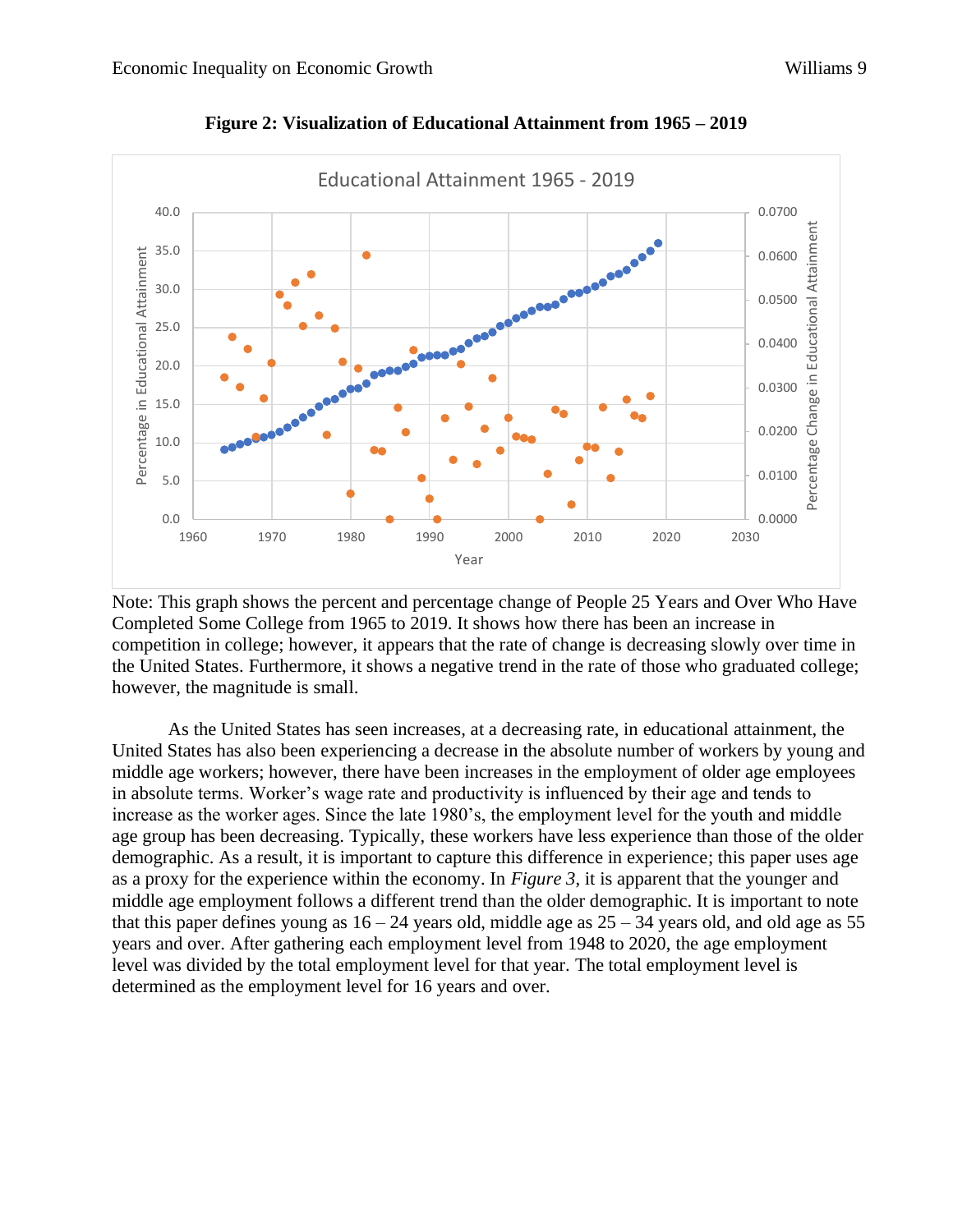

**Figure 3: Age of Employment as Proxy for Work Experience from 1948 – 2020**

Note: This graph shows the difference in employment levels by age, where Young Ratio is considered from 16 to 24, Middle Ratio is from  $25 - 34$ , and Old Ratio is from 55 and over.

To measure the empirical relationship between inequality and labor force, the role of gender must be captured. Equally as important as the age or experience gap, the gender gap is an important trait that must be captured to approximate the relationship between inequality and labor quality. In *Figure 4,* the labor force participation rate for each gender is depicted from 1948 to 2020. Since 1948, the labor force participation rate for women has been increasing; however, in the last couple of decades, it is evident that the rate has been slowing down. After 1948, the United States saw more women attending college and entering the labor force. In recent years, it appears that this increase has slowed. Meanwhile, there has been a reduction in the labor force participation rate for males. The gap has been narrowing; however, women tend to earn lower wages than men of the same age and educational level. Women tend to have less actual experience. It is not that women are intrinsically less productive than men, but rather that they have less actual labor market experience than men of the same age and educational level. Finally, an increasing share of women in the labor force lowers the growth of labor quality below that expected on the basis of age/experience and education.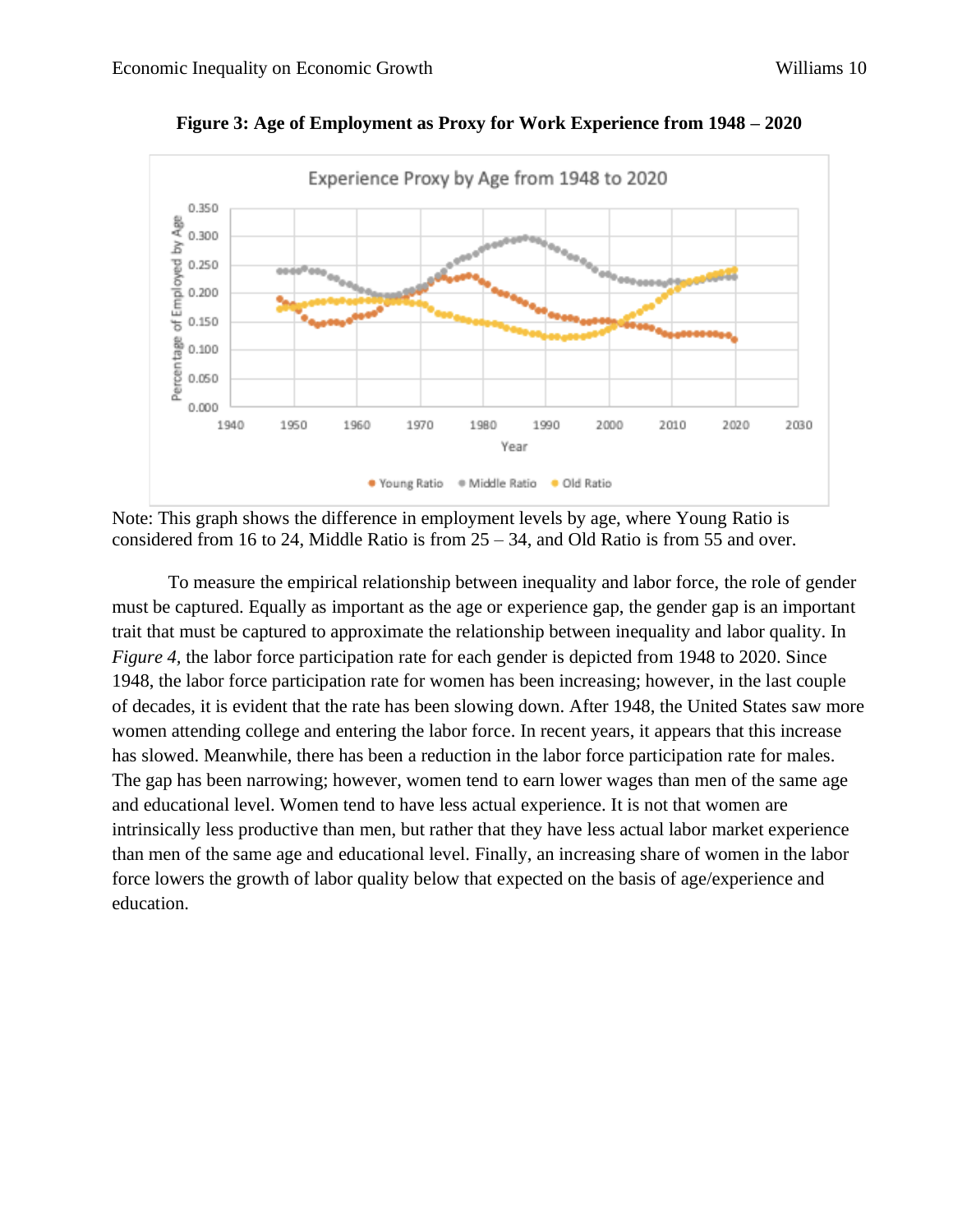

**Figure 4: Gender Labor Force Participation Rate from 1948 – 2020**

Note: This graph shows the labor force participation rates by gender from 1948 to 2020.

Fluctuations in labor quality decrease labor productivity as labor quality is an input to productivity. Labor productivity consists of the growth in human and physical capital as well as technological advancements. Specifically, the growth in human capital corresponds to a growth in labor inputs, where labor input is the product of the number of hours worked and the quality of labor. Through the growing disparity of income inequality in the United States, educational attainment and skills development decreases causing the labor input by workers and future workers to decrease. As workers' labor input and human capital reduces, labor quality reduces as well. Furthermore, the United States has also seen a steady decline in real GDP. *Figure 6* shows the stagnant growth in economic growth. It is hypothesized that economic inequality causes a decrease in educational attainment, thus decreasing the labor quality in the United States. As labor quality decreases, economic growth also decreases.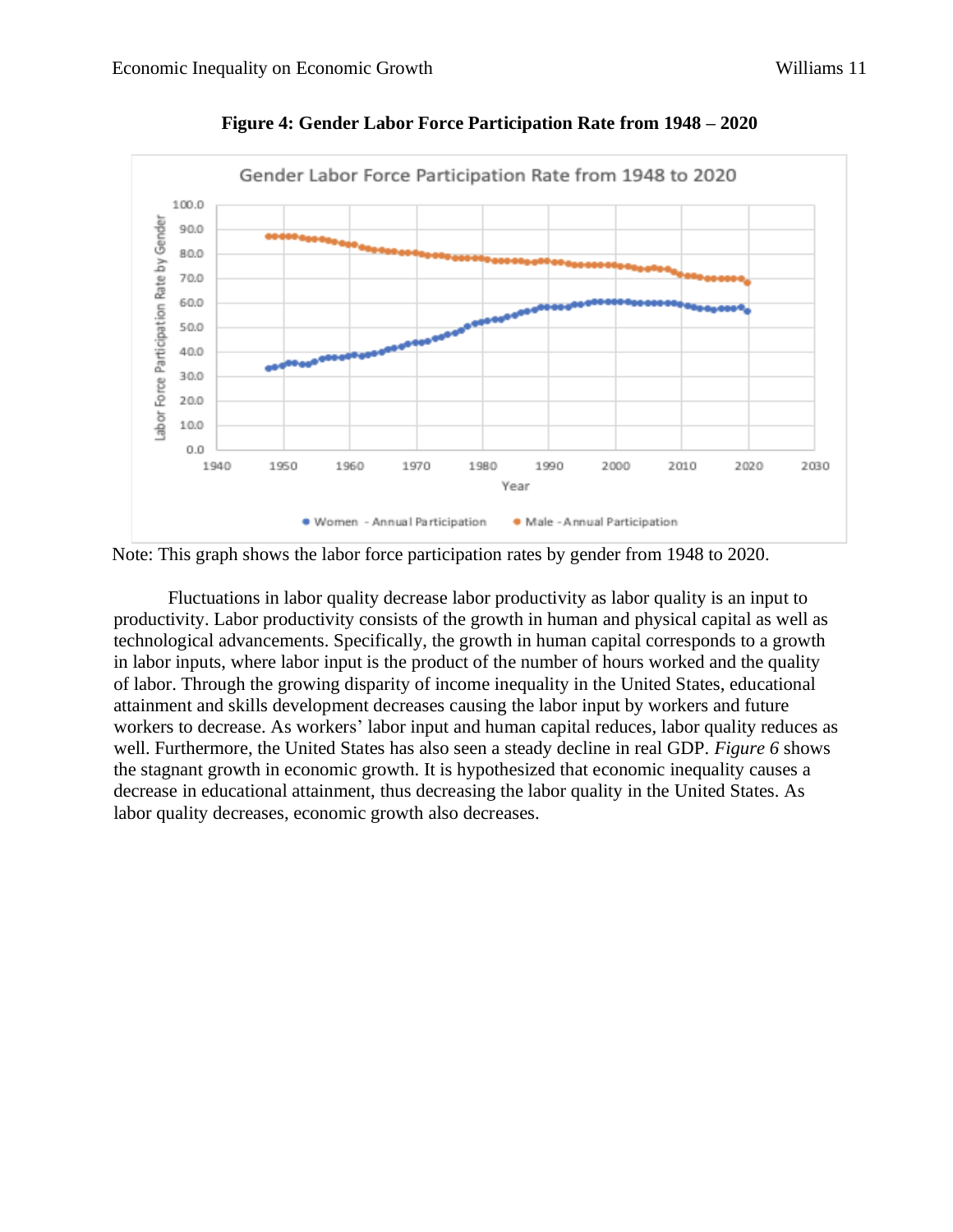

#### **Figure 5: Real GDP from 1948 – 2019**

Note: This graph shows the economic growth for the United States from 1948 to 2020. As seen in the figure, it is apparent how economic growth has slightly decreased and been stable around 2.5% in the last decade.

To evaluate the overall claim that inequality dampens growth, this paper first establishes a channel in which inequality influences labor quality. This paper attempts to explain the relationship between inequality and growth in the United States by including the Gini coefficient in the labor quality equation to account for the rise of income inequality. Traditionally, labor quality is defined as function of demographics such as educational attainment, gender, race, age, and businesses cycles. This paper claims that to estimate the relationship between inequality and growth researchers must include a variable for inequality in the labor quality function. Once this variable is incorporated into the regression equation, this paper hypothesizes that these variables will explain the dynamics of inequality and growth. After estimating the determinants of labor quality, this paper proceeds to incorporate inequality, labor quality, and unemployment into a regression equation to measure the relationship with economic growth.

### **RESEARCH HYPOTHESIS**

To assess the claim that inequality dampens economic growth, first, this paper claims that inequality decreases labor quality by undermining educational opportunities for children from poor socio-economic backgrounds and impeding skills development. Second, because labor quality is a determinant of labor productivity, decreases in labor quality translate to decreases in labor productivity. Lastly, as there is a reduction in labor productivity, economic growth diminishes. To evaluate this claim, this paper uses a time-series regression analysis and regresses two equations: inequality on labor quality and labor quality on economic growth.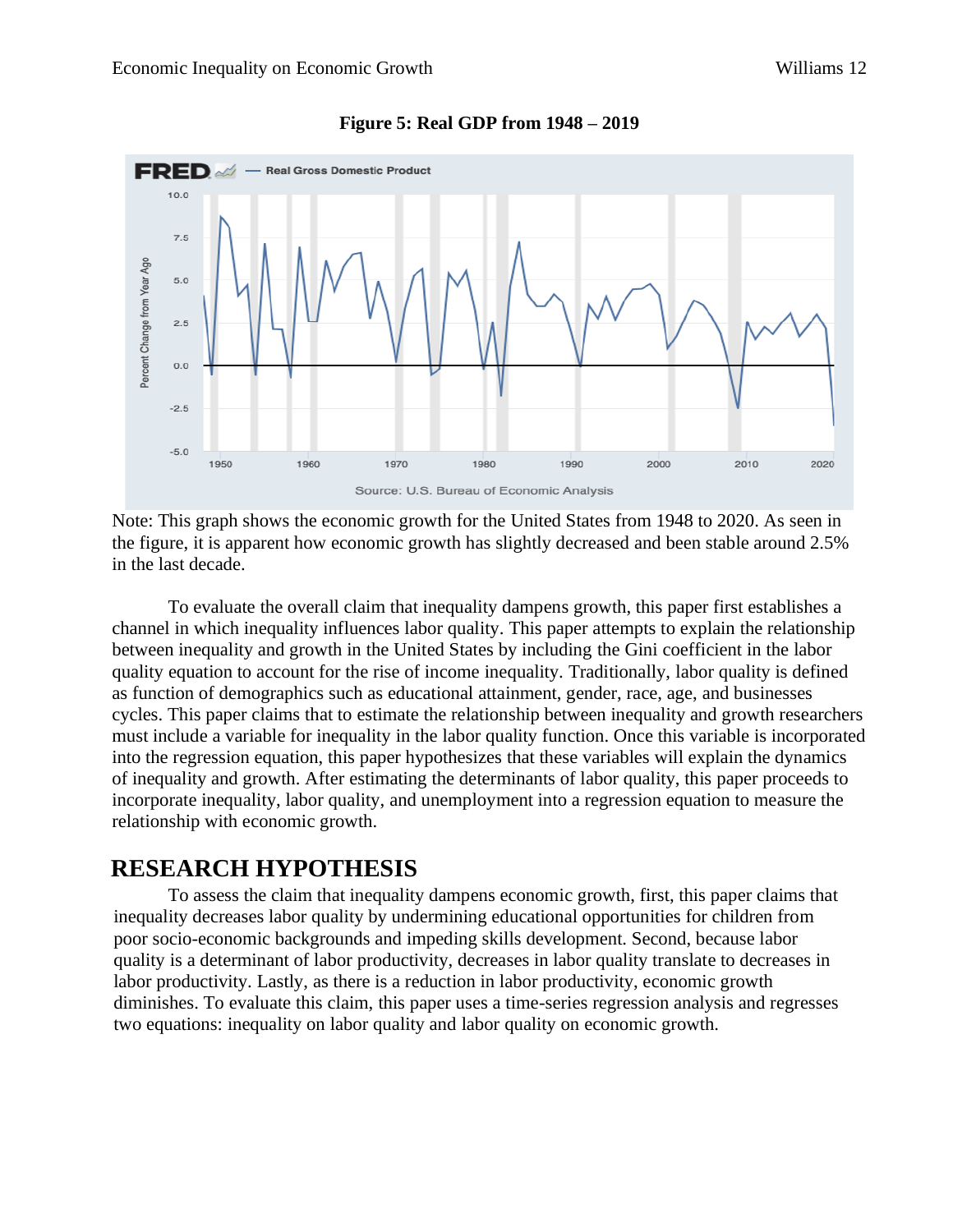## **EMPIRICAL MODEL & METHODOLOGY**

The labor quality variable is derived of changes the composition of the workforce, such as demographic and business cycles. More importantly, the growth in labor quality captures the productive benefits of changes in composition of hours worked. From the work of Aaronson and Sullivan (2002), Chou and San (2015), and Vandenberghe (2017), the regression equation must capture the level of experience and educational attainment in the economy. Furthermore, Aaronson and Sullivan (2002) discuss the importance of measuring gender in the composition of labor quality and Seguino et al (2019) find evidence of gender job segregation. Thus, it is important to capture gender in the regression equation. In sum, the first equation is derived from Chou and San (2015), Vandenberghe (2017), Seguino et al (2019), and Aaronson and Sullivan (2002).

First, this paper attempts to explain the relationship between growth and inequality in the United States by establishing the empirical relationship between inequality and labor quality. Below is the theoretical model for the relationship between labor quality and inequality.

### **Equation 1: Labor Quality and Inequality**

 $LQ = \beta_0 + \beta_{1t} GINI_{1t} + \beta_{2t} EDUCATION_{2t} + \beta_{3t} GENDER_{3t} + \beta_{4t} AGE_{4t} + \varepsilon_t$ 

where  $LQ$  is labor quality in the United States, GINI measures economic inequality, and EDUCATION represents educational attainment, GENDER indicates gender, and AGE is the average age of the work force population.

The sign of GINI is expected to be negative because an increase in economic inequality is hypothesized to cause a decrease in labor quality. In addition, the sign for the EDUCATION is expected to be positive because an increase in the years of schooling leads a worker to have more knowledge. In return, this knowledge causes the worker to be more productive, leading to better paying jobs. Next, the sign of GENDER is expected to be negative for females and positive for males. As more females enter the labor force, these females have less experience and education; thus an increase in the female labor force participation rate should decrease labor quality. In addition, Aaronson and Sullivan (2001) and Seguino et al (2019) conclude that female workers earn less than their male counterparts. As more males enter the labor force, these males are typically more educated and have greater experience, thus an increase in the male labor force participation rate should increase labor quality. Lastly, the sign for AGE should be positive for older workers and negative for younger workers. This is because better-educated and older/more experienced workers are more productive than their less-educated, younger/less experienced counterparts.

Finally, once this empirical relationship is established, this paper hypothesizes that the inequality can dampen economic growth through labor quality, which is a key determinant to labor productivity. Below is the theoretical model such a relationship.

### **Equation 2: Economic Growth and Inequality**

 $GROWTH = \beta_0 + \beta_{1t} LQ + \beta_{3t} CYCLES + \varepsilon_t$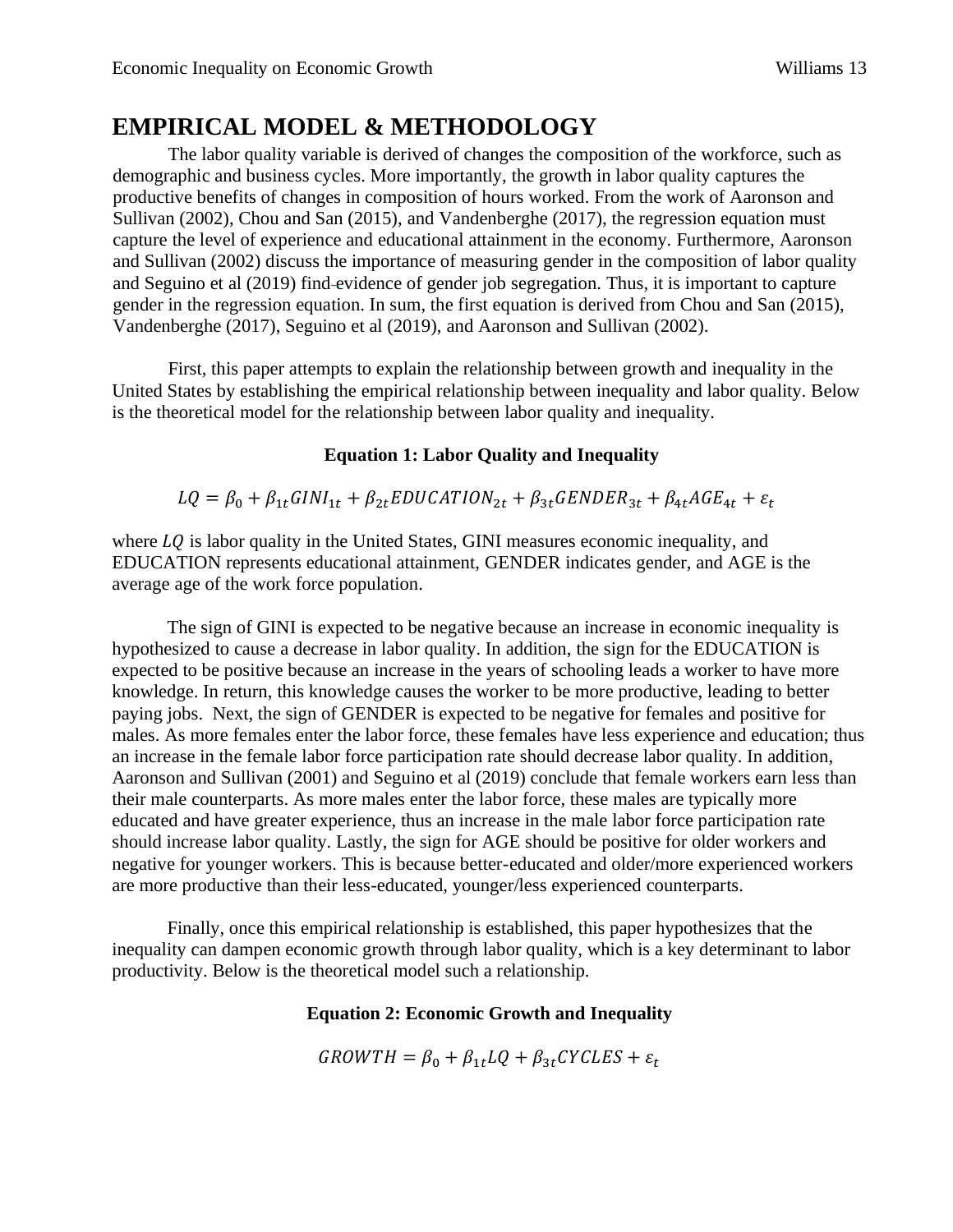where GROWTH is the percent change in real GDP in the United States, LQ represents labor quality and CYCLES is a measurement of unemployment.

The sign for LQ is expected to be positive because as workers become more productive, economic growth should increase. Lastly, CYCLES is expected to be negative since with as greater unemployment, there will be less workers able to produce goods and services for the economy.

## **DATA COLLECTION**

To measure labor quality, this paper uses the measurement provided by John Fernald. Fernald measures labor quality from the Bureau of Labor Statistics (BLS) and the Aaronson-Sullivan approximation. Using John Fernald's estimates of labor quality, in *Figure 6*, it is apparent that from 1948 – 1978, labor quality decreased; however, from 1978 – 1993, labor quality increased. Following this increase, from 1993 – present, labor quality began to decrease again. Furthermore, *Figure 6* shows the comparison between the BLS measure of labor quality and Aaronson-Sullivan's estimation of labor quality. From 1947 to 1978, labor quality is "interpolated annual BLS MFP estimate of labor composition (interpolated using Denton (1971) relative to a constant quarterly "indicator" series." After 1978, labor quality is measured as follows from Aaronson and Sullivan (2001). *Figure 6* shows the combination of the BLS and Aaronson-Sullivan's measurement to approximate labor quality in the United States. The combination of the data series is labor quality that is used as provided by John Fernald.



#### **Figure 6: Labor Quality from 1948 – 2019**

Note: This graph shows the difference between the BLS interpolated and the measurement by Aaronson and Sullivan (2001), as extended by Bart Hobijn and Joyce Kwok (FRBSF[BW(5] ) from 1948 to 2019. This graph shows actual labor quality used from 1964 to 2019. The labor quality used is simply a combination of the BLS interpolated and the labor quality measured by Aaronson and Sullivan (2001), as extended by Bart Hobijn and Joyce Kwok (FRBSF).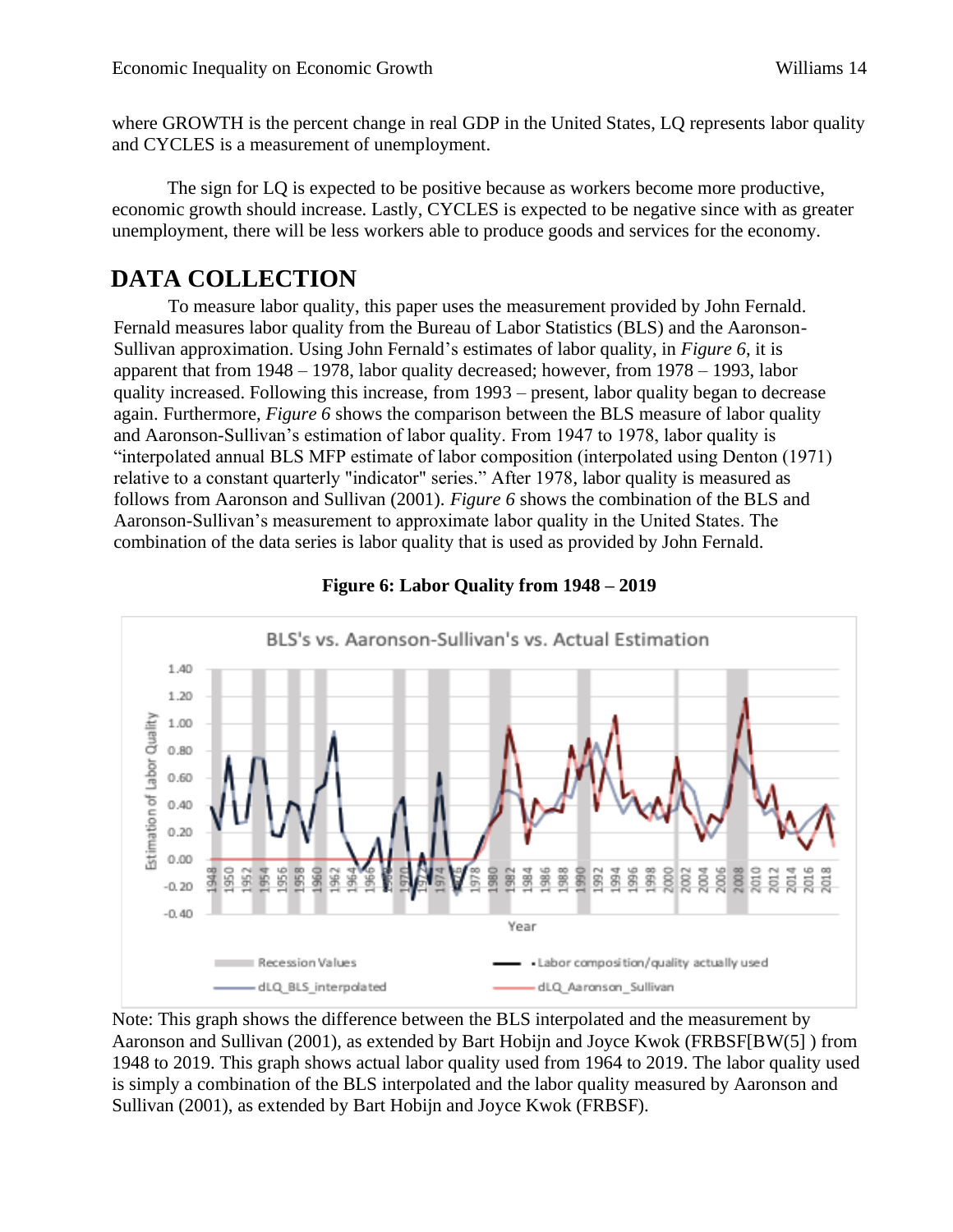Meanwhile, to control for factors affecting labor quality, this paper includes educational attainment, experience, gender, and a measure for the business cycle into the regression equation. The data for educational attainment and income inequality are obtained from the U.S. Census Bureau, whereas the data for experience, gender, and unemployment are collected from the Bureau of Labor Statistics. The Gini coefficient is measured as the income Gini ratio of families by race of household for all races. The educational attainment variable is defined as the percent of people 25 years and over, who have completed four years of college or more. The experience variables are ratios between the employment level of 16-24 years old and 55 years and older against the employment level of 16 years and older. These two ratios serve as a proxy for low and high. Lastly, the gender variable is defined as the ratio of labor force participation by females and by males.

To control for factors affecting economic growth, this paper includes labor quality and unemployment into the regression equation. Economic growth is measured as the annual percentage change in real GDP and the cycles variable is the unemployment rate. The data for labor quality and unemployment are collected from the Bureau of Labor Statistics, whereas the data for economic growth is collected from the Bureau of Economic Analysis.

## **MODEL ESTIMATION PROCESS**

For the first and second regression equations, the sample period is 1964 to 2019, whereas the third regression equation, the sample period is 1948 to 2019. The following regression equations are as follows:

#### **Gini Coefficient and Educational Attainment:**

$$
y = \beta_0 + \beta_{1t}x_{1t} + \varepsilon_t
$$

where  $y$  is the percent of people 25 years and over who have completed four or more years of college and  $x_1$  is the Gini income ratio in the United States. This regression is useful in order to determine if economic inequality decreases the number of students who graduate from college.

### **Labor Quality and Inequality Equation:**

$$
y = \beta_0 + \beta_{1t}x_{1t} + \beta_{2t}x_{2t} + \beta_{3t}x_{3t} + \beta_{4t}x_{4t} + \beta_{5t}x_{5t} + \varepsilon_t
$$

where  $y$  is the labor quality as measured as an annual percentage change in the United States,  $x_1$  is the Gini income ratio, and  $x_2$  is the percent of people 25 years and over who have completed four or more years of college,  $x_3$  is the annual percentage change in the gender labor force participation rates,  $x_4$  is the ratio of young and old ages with total employment level, and  $x_5$  is the unemployment rate.

#### **Economic Growth and Inequality Equation:**

$$
y = \beta_0 + \beta_{1t} x_{1t} + \beta_{2t} x_{2t} + \varepsilon_t
$$

where  $y$  is the growth rate of real GDP in the United States,  $x_1$  is the labor quality as measured as an annual percentage change in the United States, and  $x_3$  is the unemployment rate.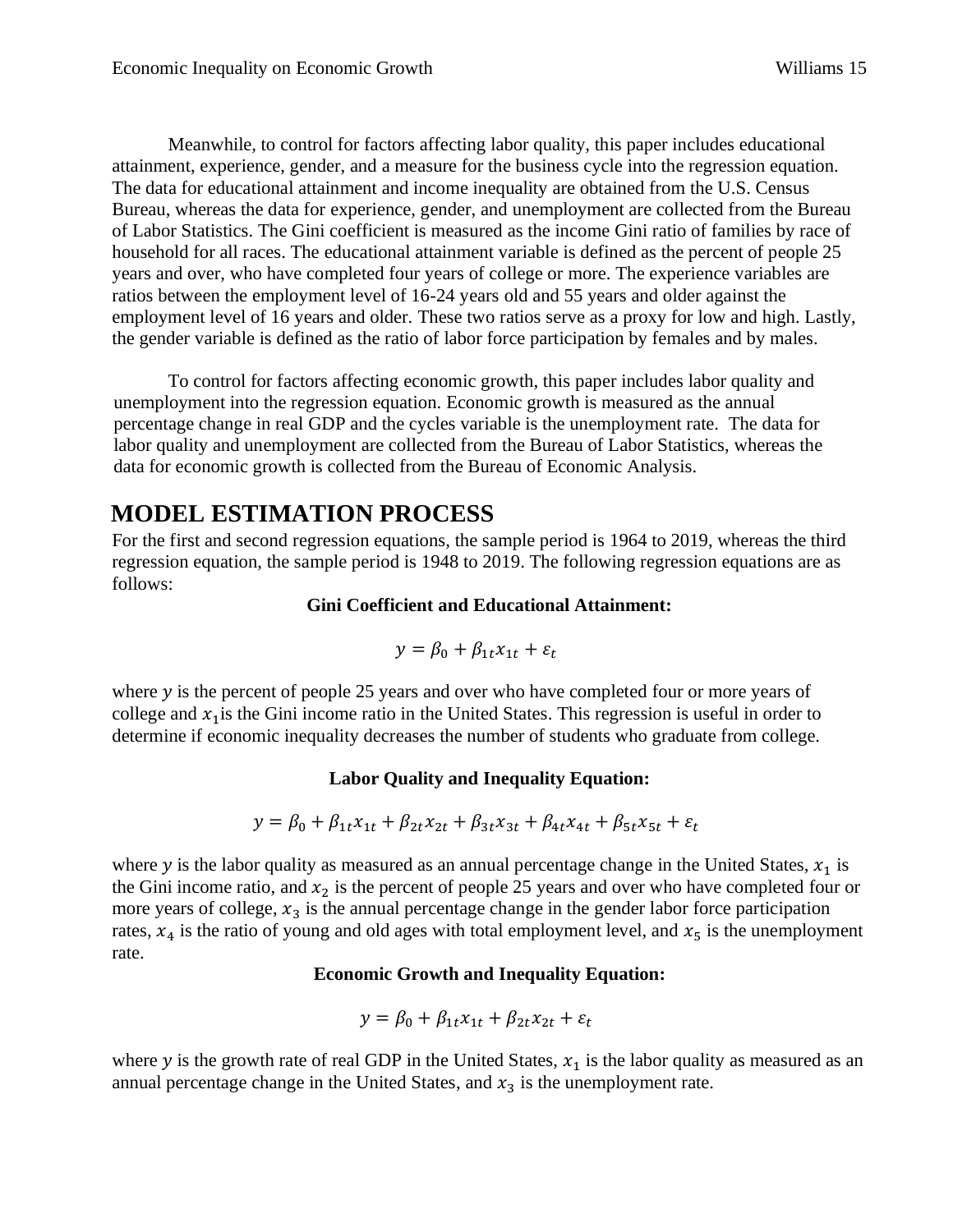Notably, every regression is tested and corrected for multicollinearity, serial correlation, and heteroskedasticity. The detection for multicollinearity uses the simple correlation tables and the high variance inflation factors. For the correlation tables, values that are above or below 0.80/-0.80 are cause for concern in regards to multicollinearity. In addition, this paper also uses high variance inflation factors with the general rule that if the VIF is greater than 5 then the multicollinearity is severe. When multicollinearity is detected, this paper either dropped a redundant variable or did nothing. The paper also tests for serial correlation. The detection method for serial correlation is the Lagrange Multiplier test. With time-series data, each regression is tested for 1 or 2 lags due to the loss of degrees of freedom with more lags. If serial correlation is detected, the remedy for this issue is the Newey-West Standard Errors. Lasty, to detect heteroskedasticity, this paper uses the White Test. If heteroskedasticity is detected, the remedy for this issue is the Heteroskedasticity- consistent standard errors.

### **INTERPRETATION OF RESULTS**

To estimate the relationship between economic inequality and educational attainment, this paper uses an ordinary least squares regression with a sample size of 55 from 1964 to 2019. The first regression results are presented below:

TABLE 1. REGRESSION RESULTS: EDUCATIONAL

| Intercept<br>Gini Coefficient | $-57.40$ |  |
|-------------------------------|----------|--|
|                               | (0.00)   |  |
|                               | 196.64   |  |
|                               | (0.00)   |  |
| $\mathbb{R}^2$                | 0.9326   |  |
| N                             | 55       |  |
| Note: P-value in parentheses  |          |  |

**ATTAINMENT** 

The relationship between the Gini coefficient and Educational Attainment is positive and statistically significant. For the relationship between economic inequality and education, 93.26% of the variation in labor quality can be explained through the model. The  $\mathbb{R}^2$  suggests that economic inequality can explain roughly 93% of the variation in educational attainment. Nonetheless, the relationship between the Gini coefficient and Educational Attainment is positive and statistically significant. for a one percentage point increase in the income Gini ratio, educational attainment increases by 1.96%. This is contradictory to the literature review and economic theory. An explanation is that the model is too simple and the annual the time series does not provide enough variation in order to capture the true effects of the relationship.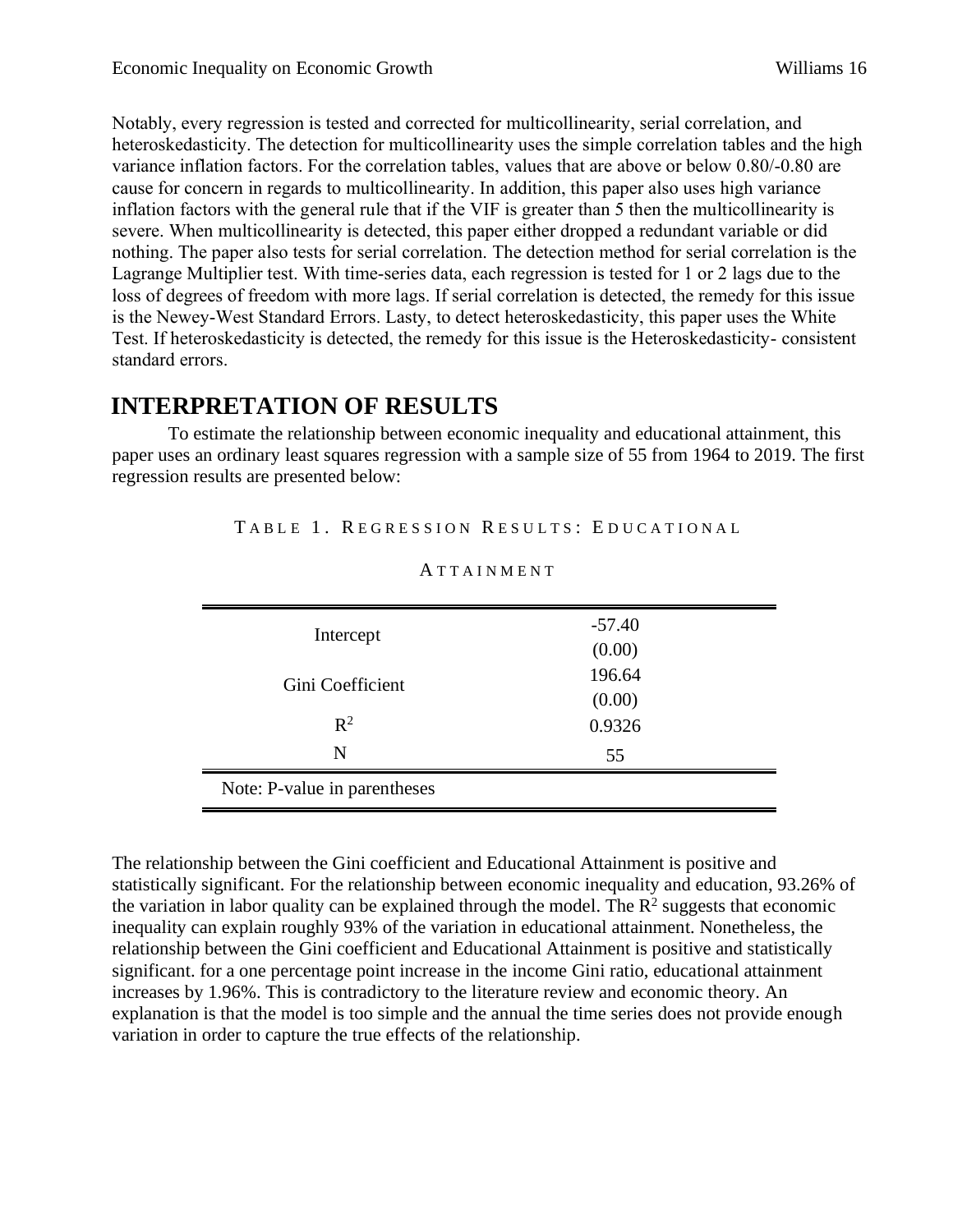$\equiv$ 

The results of the regression analysis are stated in *Table 1*, which explains the dynamics of labor quality from 1964 to 2019, whereas *Table 2* explains the economic growth dynamics with the focus on labor quality and inequality from 1948 to 2019.

| Intercept                     | 5.48     |
|-------------------------------|----------|
|                               | (0.01)   |
| Gini Coefficient              | $-12.32$ |
|                               | (0.04)   |
| Gender - Woman                | 13.60    |
|                               | (0.07)   |
| Gender – Male                 | $-35.50$ |
|                               | (0.00)   |
| Age - Young                   | $-9.62$  |
|                               | (0.01)   |
| $Age - Old$                   | $-6.58$  |
|                               | (0.00)   |
| <b>Educational Attainment</b> | 0.06     |
|                               | (0.01)   |
| $R^2$                         | 0.4742   |
| $\mathbf N$                   | 56       |
| Note: P-value in parentheses  |          |

TABLE 2. REGRESSION RESULTS: LABOR QUALITY

For the relationship between labor quality and economic inequality, 47.42% of the variation in labor quality can be explained through the model when holding other parameters constant. In addition, in regards to the F-test, the F-statistic is 7.37 and the p-value is 0.00, thus the null hypothesis that all of the coefficients are equal to 0 is rejected. This result suggests that at least one of the predictors is important in predicting the labor quality in the United States. In particular, Educational Attainment and Gender – Women are statistically significant and the coefficients are positive, whereas Age – Young, Age – Old, Gender – Male, and Gini Coefficient are statistically significant and the coefficients are negative.

There is neither serial correlation nor heteroskedasticity detected within the regression; however, the issue of multicollinearity does arise. In Table 3, the Variance Inflation Factors (VIF) are reported. This paper follows the general rule that any VIF greater than 5 is considered to be problematic. Thus, it is evident that the following variables are causing multicollinearity in the regression: Gini Coefficient, Educational Attainment, and Age– Young.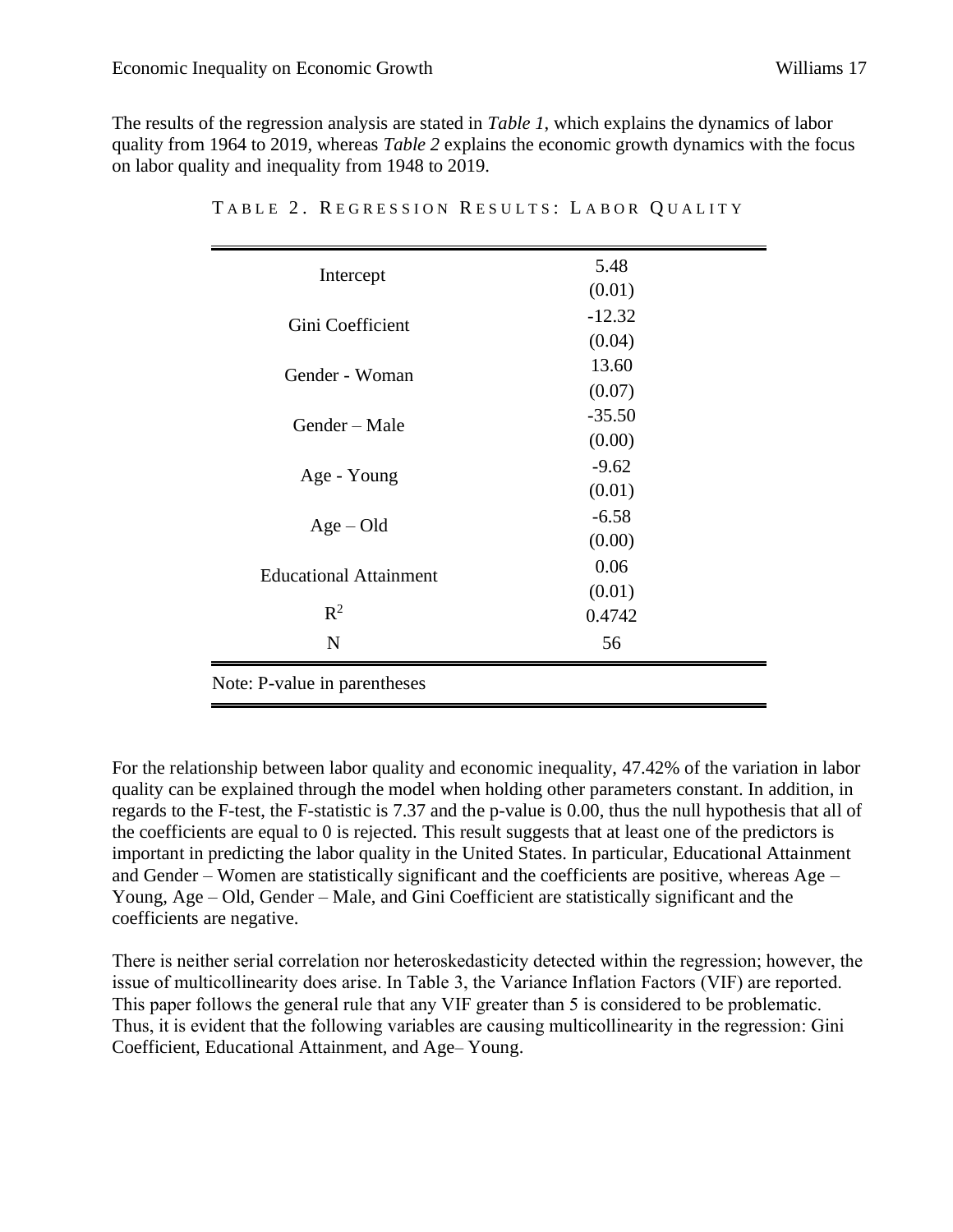| Variable               | VIF   | 1/VIF    |
|------------------------|-------|----------|
| Gini Coefficient       | 44.29 | 0.022577 |
| Educational Attainment | 22.00 | 0.045464 |
| Age - Young            | 12.74 | 0.078495 |
| Gender - Woman         | 4.61  | 0.216786 |
| Gender – Male          | 1.67  | 0.597130 |
| $Age - Old$            | 1.54  | 0.648426 |
| Mean VIF               | 14.88 |          |

#### **Table 3: VIF Table**

To investigate further, Table 4 reports the correlation matrix for each variable. The simple correlation coefficient, r, is a measure of the strength and direction for the linear relationship between two variables. R ranges from -1 to 1, where the sign indicates the direction of the relationship, either positive or negative. Although the exact value of r to indicate multicollinearity varies, this paper uses the absolute value of 0.8 and above to suggest multicollinearity. These variables are denoted in red in the table below.

|                           | Gini<br>Coefficient | Gender-<br>Woman | Gender-<br>Male | $Age-$<br>Young | $Age-$<br>Old | Educational<br>Attainment |
|---------------------------|---------------------|------------------|-----------------|-----------------|---------------|---------------------------|
| Gini Coefficient          |                     |                  |                 |                 |               |                           |
| Gender – Woman            | $-0.7953$           |                  |                 |                 |               |                           |
| Gender – Male             | $-0.0651$           | 0.4167           |                 |                 |               |                           |
| $Age - Young$             | $-0.9369$           | 0.8019           | 0.1312          |                 |               |                           |
| $Age - Old$               | 0.3234              | $-0.2692$        | $-0.1981$       | $-0.3855$       |               |                           |
| Educational<br>Attainment | 0.9657              | $-0.7556$        | $-0.0470$       | $-0.8678$       | 0.3792        |                           |

#### **Table 4: Correlation Matrix**

There are three potential remedies for multicollinearity: do nothing, drop a redundant variable, and increase the sample size. Because increasing the sample size is not possible, this paper argues to do nothing. In addition, when multicollinearity is present, the estimates remain unbiased, the variances and standard errors increase, and the computed t-scores fall. Since, the variables, Gini Coefficient, Educational Attainment, and Age– Young, are statistically significant, any remedies do not change their estimate coefficients and their t-scores will lower. Thus, this paper chooses not to address the collinearity in the regression estimate.

The most important regression result is that the Gini coefficient is statistically significant and negative. This paper seeks to establish a negative relationship between labor quality and economic inequality, which the regression analysis supports. It is important to note that for a one percentage point increase in the income Gini ratio, labor quality decreases by 12.32%. The magnitude of the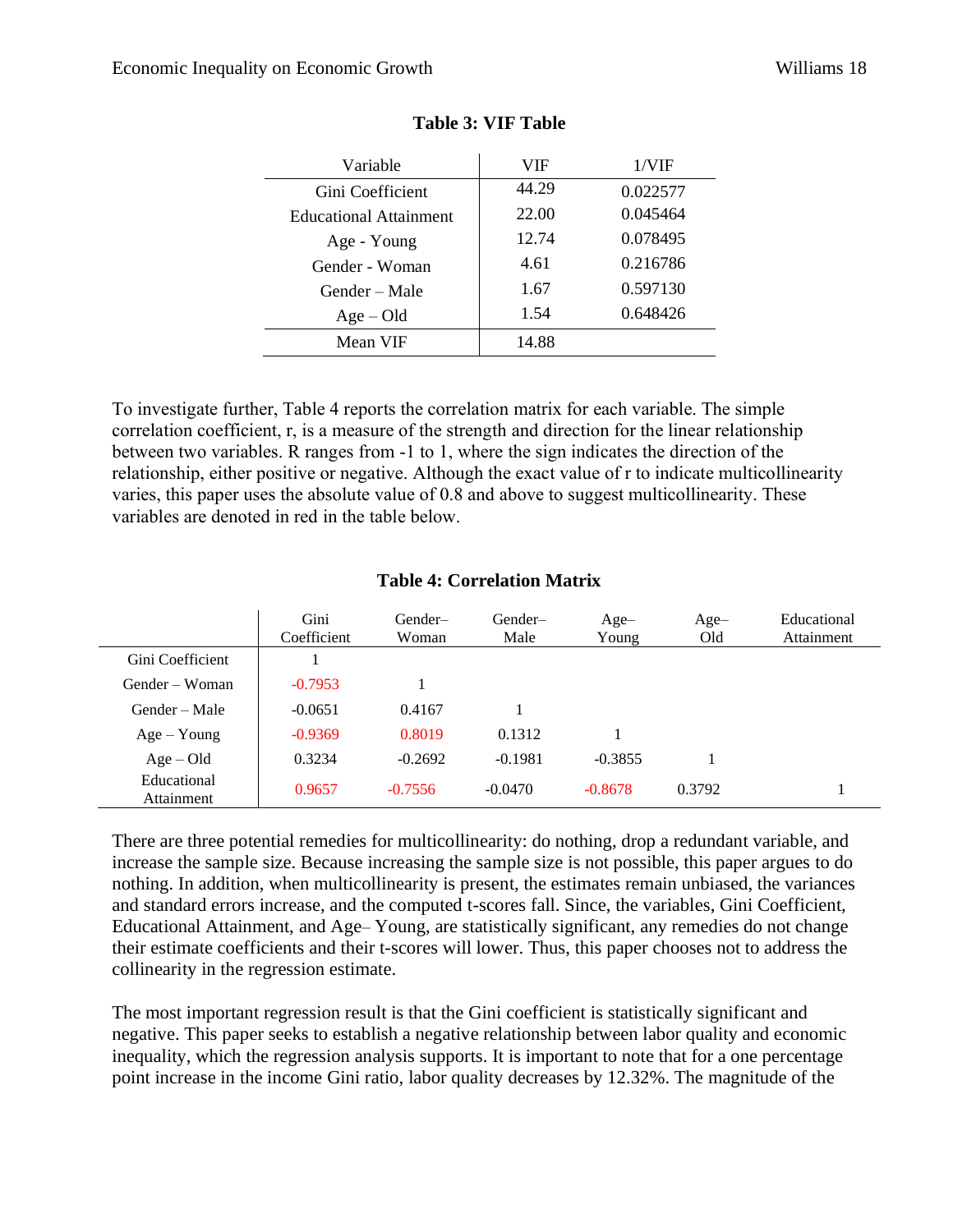value is very significant and large. Thus, to provide evidence that inequality dampens economic growth, a following regression equation is necessary.

For the control variables, all of the variables have their expected signs except the sign for the Age – Old, Gender-Female, and Gender-Male variables. Age-Old has a negative sign, suggesting that an additional increase in an older worker decreases the labor quality by 3.46%. Intuitively, this result does not make sense as an older worker has more experience and knowledge, so it is expected this worker has a larger human capital accumulation. A potential explanation is that experience increases with age but at a decreasing rate. Furthermore, Aaronson and Sullivan (2002) expect to find a change in experience levels that turn from a positive to a negative factor for labor quality growth. As explained in their paper, as the Baby Boom generation begins to age and retire, these workers will move beyond the highest earnings years that most workers experience in their early 50s. Furthermore, the age ranges associated with maximum wages and productivity have become populated with a smaller number of workers, specifically, populated by workers born in the late 1960s and early 1970s. Furthermore, Gender-Woman and Gender-Male are statistically significant and have positive and negative signs, respectfully. Intuitively, these signs do not make sense as Aaronson and Sullivan (2002) and Seguino et al (2019) have established that women tend to earn lower wages despite having the same level of education and experience as their male counterparts. In fact, Seguino et al (2019) finds that women tend to be rare in higher skill jobs than males and that the crowding of women into lower quality jobs has a negative effect on the labor share of income. Nonetheless, Aaronson and Sullivan (2002) mention that this negative effect on labor quality is diminishing overtime as the share of women workers grows; however, the size of coefficient estimates as well as the difference between the coefficient estimates seem to be rather large.

Nonetheless, since the Gini Coefficient is negative and statistically significant, this paper turns its attention to the relationship between economic growth and inequality. The regression results are reported in Table 5.

| Intercept                            | 6.34    |  |
|--------------------------------------|---------|--|
|                                      | (0.00)  |  |
| <b>Labor Quality</b><br>Unemployment | $-2.35$ |  |
|                                      | (0.01)  |  |
|                                      | $-0.40$ |  |
|                                      | (0.01)  |  |
| $R^2$                                | 0.2261  |  |
| N                                    | 72      |  |
| Note: P-value in parentheses         |         |  |

G R O W T H

TABLE 5. REGRESSION RESULTS: ECONOMIC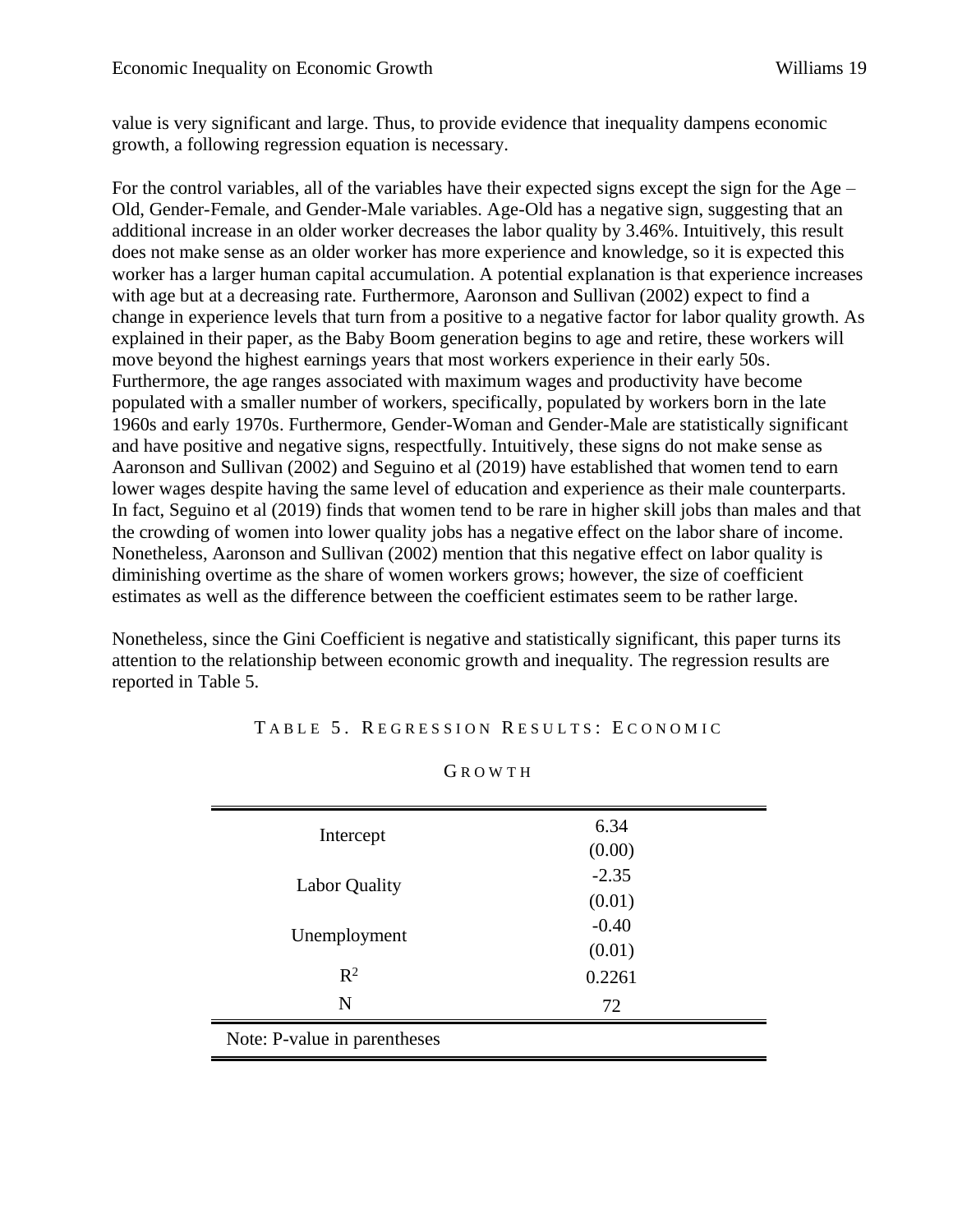22.61% of the variation in labor quality can be explained through the model. In addition, in regards to the F-test, the F-statistic is 10.08 and the p-value is 0.00, thus the null hypothesis that all of the coefficients are equal to 0 is rejected. This result suggests that at least one of the predictors is important in predicting the labor quality in the United States. In particular, Labor quality and Unemployment are statistically significant and the coefficients are negative. Lastly, there is neither serial correlation, multicollinearity, nor heteroskedasticity detected within the regression.

In the final regression analysis, labor quality is statistically significant and negative. This result does not have its expected sign and does not provide support to the hypothesis that inequality dampens economic growth through labor quality. It is important to note that for an additional annual percentage point increase in the labor quality, economic growth decreases by 2.36%. This result is contradictory. Lastly, the unemployment has its expected sign and is statistically significant.

### **CONCLUSION**

There are numerous reasons for policymakers and citizens to be concerned about the rise of inequality, not the least of which are its impact on the basic American social contract that says that work pays off; the diminishing of opportunity; the rise in societal unrest; and its impact on political functionality. The supply-side theories state that inequality causes less-productive labor inputs. This paper does find evidence that inequality decreases labor quality; however, this paper does not find evidence to support the idea that decreases in labor quality led to decreases in economic growth. To address this result, policymakers need to focus their attention on labor quality. Specifically, policymakers must improve the labor force participation of males, continue to education its citizens, encourage the young members of its society to growth their human capital, and address the ongoing crisis with the disparity of inequality in the United States.

Ultimately, the results do not support that economic inequality dampens economic growth. The main issue that arises is that economic inequality does not have a negative relationship between educational attainment. Although, the third equation shows a decrease with economic growth and labor quality, the economic theory behind this relationship does not hold. It is important to note that the other controls had their intended signs expect for Age-Old, Gender-Male, and Gender-Female.

### **Suggestions for Future Development**

Further research should focus on addressing economic inequality and labor quality. This paper fails to provide evidence to support that inequality decreases edcuational attainment, which is very suprising considering the large research showing evidence of a negative relationship. As a result, future research show explore the dynamics of inequality and education. In addition, it appears that labor quality and economic growth does not have its intended relationship, thus future research show attempt to establish a better theory explain this linkage. One suggestion is to use disaggregate data rather than aggregate data as some of the variation between the relationships are lost when conducting analysis in the aggregate.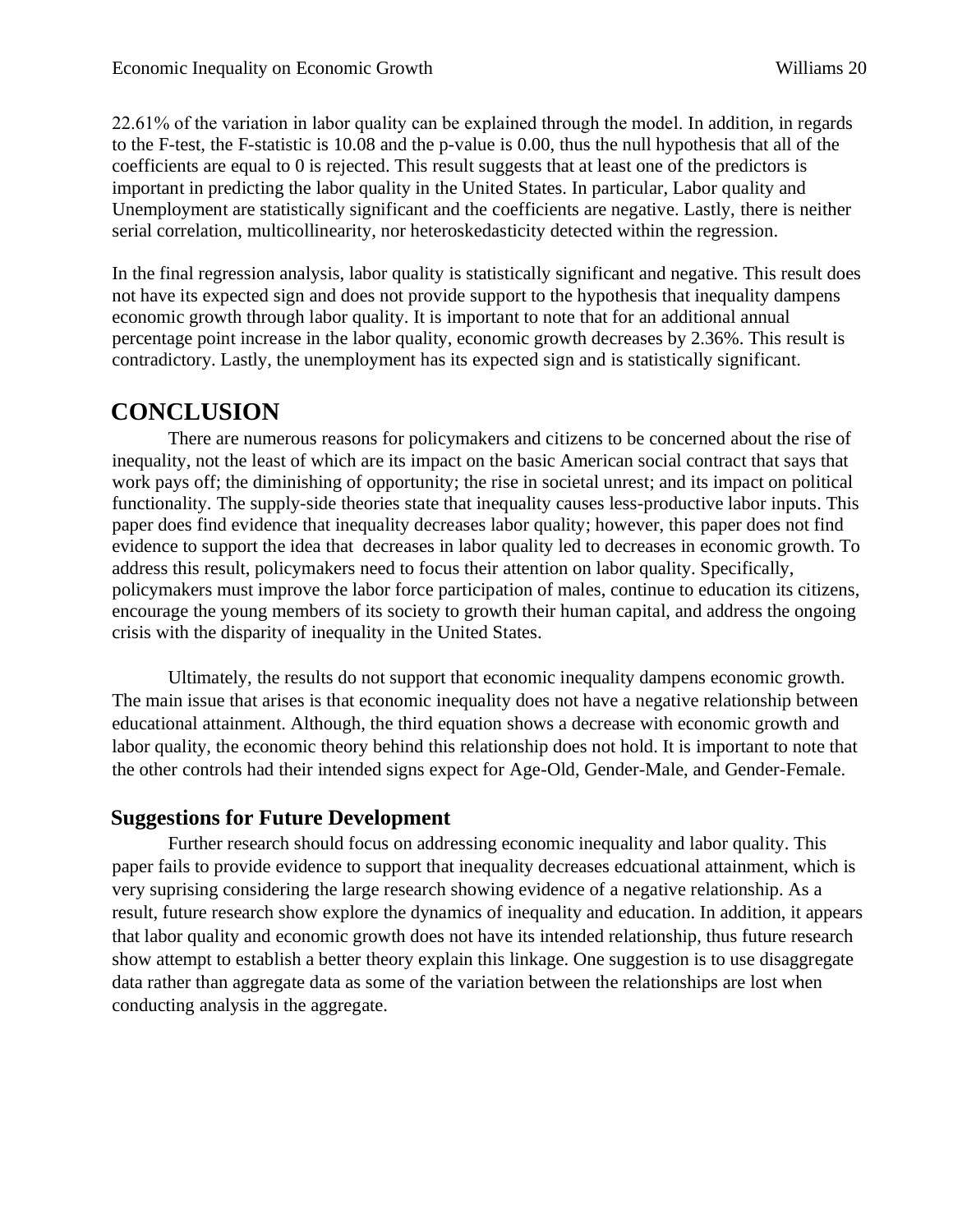## **References**

- Aaronson, Daniel, and Daniel Sullivan. 2001. "Growth in Worker Quality." Federal Reserve Bank of Chicago Economic Perspectives 25 (4): 53–74. [http://search.ebscohost.com.umw.idm.oclc.org/login.aspx?direct=true&db=eoh&AN=0599676](http://search.ebscohost.com.umw.idm.oclc.org/login.aspx?direct=true&db=eoh&AN=0599676&site=ehost-live) [&site=ehost-live.](http://search.ebscohost.com.umw.idm.oclc.org/login.aspx?direct=true&db=eoh&AN=0599676&site=ehost-live)
- Barro, Robert J. "Inequality, Growth, and Investment." National Bureau of Economic Research. National Bureau of Economic Research, March 1999. [https://www.nber.org/system/files/working\\_papers/w7038/w7038.pdf.](https://www.nber.org/system/files/working_papers/w7038/w7038.pdf)
- Barry Z. Cynamon and Steven M. Fazzari, "Inequality and Household Finance During the Consumer Age" (Rochester, NY: Social Science Research Network, 2013), available at http://papers.ssrn.com/sol3/papers. cfm?abstract\_id=2205524.
- Berg, Andrew, Jonathan David Ostry, and, Charalambos G Tsangarides. "Redistribution, Inequality, and Growth." IMF. Staff Discussion Notes No. 14/02, February 17, 2014. [https://www.imf.org/en/Publications/Staff-Discussion-](https://www.imf.org/en/Publications/Staff-Discussion-Notes/Issues/2016/12/31/Redistribution-Inequality-and-Growth-41291)[Notes/Issues/2016/12/31/Redistribution-Inequality-and-Growth-41291.](https://www.imf.org/en/Publications/Staff-Discussion-Notes/Issues/2016/12/31/Redistribution-Inequality-and-Growth-41291)
- Bernstein, Jared. "The Impact of Inequality on Growth." Center for American Progress, 2013. https://www.americanprogress.[org/wp-content/uploads/2013/12/BerensteinInequality](https://www.americanprogress.org/wp-content/uploads/2013/12/BerensteinInequality.pdf).pdf.
- Bosler, Canyon, Mary C. Daly, John G. Fernald, Bart Hobijn. 2016. "The Outlook for U.S. Labor-Quality Growth." Federal Reserve Bank of San Francisco Working Paper 2016-14. <http://www.frbsf.org/economic-research/publications/working-papers/wp2016-14.pdf>
- Boushey, Heather, and Adam Hersh. "The American Middle Class, Income Inequality, and the Strength of Our Economy." Center for American Progress, 2012. [https://www.americanprogress.org/issues/economy/reports/2012/05/17/11628/the-american](https://www.americanprogress.org/issues/economy/reports/2012/05/17/11628/the-american-middle-class-income-inequality-and-the-strength-of-our-economy/)[middle-class-income-inequality-and-the-strength-of-our-economy/.](https://www.americanprogress.org/issues/economy/reports/2012/05/17/11628/the-american-middle-class-income-inequality-and-the-strength-of-our-economy/)
- Brückner, Markus, and Daniel Lederman. "Effects of Income Inequality on Economic Growth." VOX, CEPR Policy Portal, July 7, 2015. [https://voxeu.org/article/effects-income-inequality](https://voxeu.org/article/effects-income-inequality-economic-growth)[economic-growth.](https://voxeu.org/article/effects-income-inequality-economic-growth)
- Brueckner, M and D Lederman (2015), "Effects of Income Inequality on Aggregate Output", World Bank Policy Discussion Paper 7317.
- Brueckner, M, E Dabla Norris, M Gradstein (2015), "National Income and Its Distribution", Journal of Economic Growth 20: 149-175.
- Causa, O., A. de Serres and N. Ruiz (2015), "Can Pro-growth Policies Lift all Boats?: An Analysis Based on Household Disposable Income", OECD Economics Department Working Papers, No. 1180, OECD Publishing, Paris, [https://doi.org/10.1787/5jxrh8dh5wg7-en.](https://doi.org/10.1787/5jxrh8dh5wg7-en)
- Chou, Meng-Hsi, and Gee San. "Labour Quality in Taiwan: Measurement and Contribution to Economic Growth." Applied Economics 47, no. 43–45 (September 2015): 4653–69. doi[:http://www-tandfonline-com.umw.idm.oclc.org/loi/raec20.](http://www-tandfonline-com.umw.idm.oclc.org/loi/raec20)
- Cingano, F. "Trends in Income Inequality and its Impact on Economic Growth", OECD Social, Employment and Migration Working Papers, 2014, No. 163, OECD Publishing. <http://dx.doi.org/10.1787/5jxrjncwxv6j-en>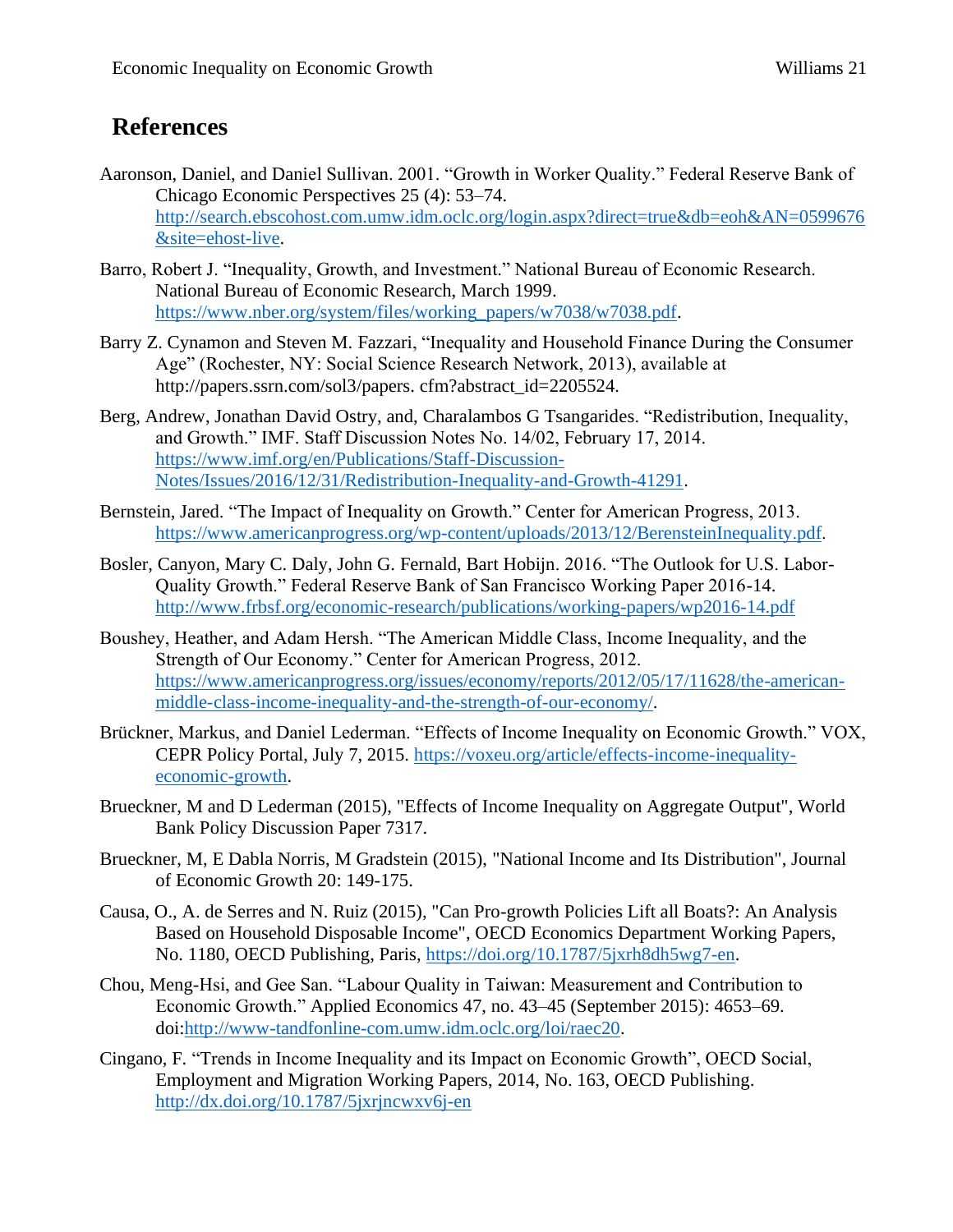- Daniel Aaronson and Daniel Sullivan, "Growth in Worker Equality" (Chicago: Federal Reserve Bank of Chicago, 2002), available at http://www.chicagofed.org/ digital\_assets/publications/chicago\_fed\_letter/2002/ cflfeb2002\_174.pdf.
- Devereux, Paul J. 2004. "Cyclical Quality Adjustment in the Labor Market." Southern Economic Journal 70 (3): 600–615. [http://search.ebscohost.com.umw.idm.oclc.org/login.aspx?direct=true&db=eoh&AN=0678450](http://search.ebscohost.com.umw.idm.oclc.org/login.aspx?direct=true&db=eoh&AN=0678450&site=ehost-live) [&site=ehost-live.](http://search.ebscohost.com.umw.idm.oclc.org/login.aspx?direct=true&db=eoh&AN=0678450&site=ehost-live)
- Fernald, John G. "Productivity and Potential Output Before, During, and After the Great Recession." *Federal Reserve Bank of San Francisco, Working Paper Series*, September 26, 2012, 01–51. https://doi.org/10.24148/wp2014-15.
- Galor, O (2011), "Inequality, Human Capital Formation, and the Process of Development", Brown University working papers 2011-7.
- Galor, O and J Zeira (1993), "Income Distribution and Macroeconomics", Review of Economic Studies 60: 35-52.
- Jorgenson, D. W., & Griliches, Z. 1967. The explanation of productivity change. The review of economic studies, 34(3), pp. 249–283. [https://fraser.stlouisfed.org/files/docs/publications/SCB/pages/1965-1969/7391\\_1965-](https://fraser.stlouisfed.org/files/docs/publications/SCB/pages/1965-1969/7391_1965-1969.pdf) [1969.pdf](https://fraser.stlouisfed.org/files/docs/publications/SCB/pages/1965-1969/7391_1965-1969.pdf)
- Jorgenson, Dale W., Richard Goettle, Mun Ho, and Peter Wilcoxen (2011). "Energy, the Environment and U.S. Economic Growth," forthcoming in Dixon and Jorgenson (eds) "Handbook of Computable General Equilibrium Modeling"
- Michael Kumhof and Romain Rancière, "Inequality, Leverage and Crises."Working Paper 268 (Monetary Fund, 2010).
- OECD (2012), Economic Policy Reforms 2012: Going for Growth, OECD Publishing, Paris, [https://doi.org/10.1787/growth-2012-en.](https://doi.org/10.1787/growth-2012-en)
- OECD (2015), In It Together: Why Less Inequality Benefits All, OECD Publishing, Paris, [https://doi.org/10.1787/9789264235120-en.](https://doi.org/10.1787/9789264235120-en)
- Ostry, J D, A Berg, and G D Tsangarides (2014), "Redistribution, Inequality, and Growth", IMF Staff Discussion Note No. SDN/14/02, February.
- Paredes, Evelio, Francesco Grigoli, and Gabriel Di Bella. "Inequality and Growth : A Heterogeneous Approach." IMF. IMF, December 16, 2016. [https://www.imf.org/en/Publications/WP/Issues/2016/12/31/Inequality-and-Growth-A-](https://www.imf.org/en/Publications/WP/Issues/2016/12/31/Inequality-and-Growth-A-Heterogeneous-Approach-44464)[Heterogeneous-Approach-44464.](https://www.imf.org/en/Publications/WP/Issues/2016/12/31/Inequality-and-Growth-A-Heterogeneous-Approach-44464)
- Perotti, R (1996), "Growth, Income Distribution, and democracy: what the Data say?", Journal of Economic Growth 1(2): 149—187.
- Pindado, J., Requejo, I, & Rivera, J. (2014). *Which macroeconomic factors facilitate corporate financing?* EFMA Annual Meeting, 2014
- Robles, Adrian, and Francesco Grigoli. "Inequality Overhang." IMF. IMF, March 28, 2017. [https://www.imf.org/en/Publications/WP/Issues/2017/03/28/Inequality-Overhang-44774.](https://www.imf.org/en/Publications/WP/Issues/2017/03/28/Inequality-Overhang-44774)